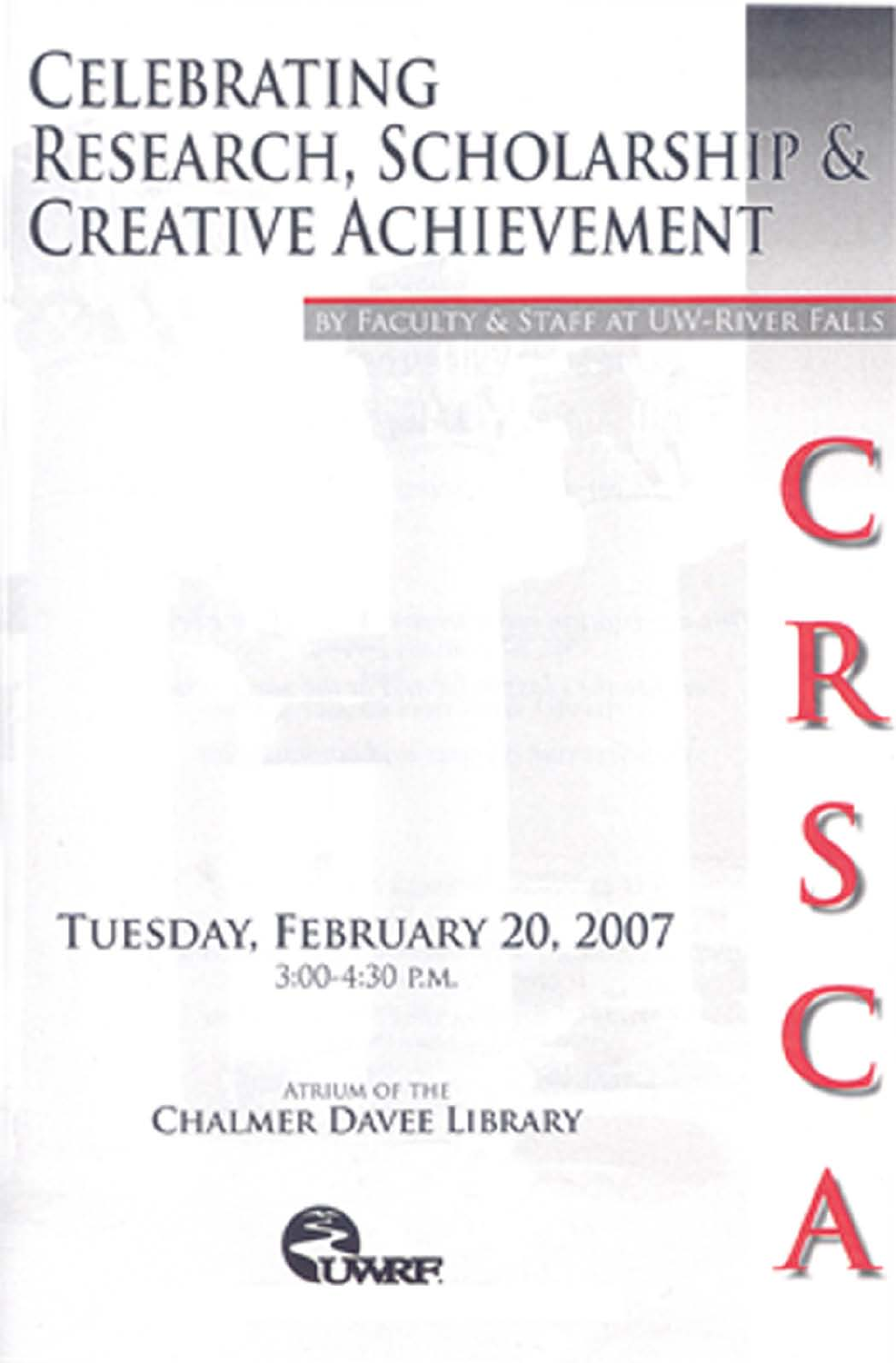*Celebrating Research, Scholarship And Creative Achievement 2006* 

## **Reception held Tuesday, February 20, 2007 3:00 – 4:30 p.m. Atrium, Chalmer Davee Library**

Sponsored by: Chalmer Davee Library Office of the Provost Office of Grants and Research of the University of Wisconsin-River Falls

## *COLLEGE OF AGRICULTURE, FOOD AND ENVIRONMENTAL SCIENCES*

**Baker, Robert,** Department of Plant and Earth Science

#### **Academic Paper:**

Baker, Robert, Kerry Keen, Cyndi Kernahan and Subash Seshadri. "How do Preconceptions Influence Learning in an Introductory Geology Class?" Presented at the *North Central Geological Society of America.* Akron, OH: April 20-21, 2006.

**Baumann, Larry,** Department of Animal and Food Science

## **Funded Grant:**

(In collaboration with Bill Connolly, Steve Kelm and Paul Kivlin.) *A Comparison of Tillage Methods Used Within Composting Bedded Pack Barn Systems for Dairy Cattle*. Funded by the UW Agriculture Consortium.

**Boetel, Brenda,** Department of Agricultural Economics

## **Funded Grant:**

*Comparing MIRG Grazing vs. Confinement for Beef Stocker/Finisher Enterprises*. Funded by the Department of Agriculture, Trade and Consumer Protection: Grazing Lands Conservation Initiative/Center for Integrated Agriculture Systems Research Grant.

**Connolly, Bill,** Department of Animal and Food Science

#### **Funded Grant:**

(In collaboration with Larry Baumann, Steve Kelm and Paul Kivlin.) *A Comparison of Tillage Methods Used within Composting Bedded Pack Barn Systems for Dairy Cattle*. Funded by the UW Agriculture Consortium.

**Cosgrove, Dennis,** Department of Plant and Earth Science

## **Funded Grants:**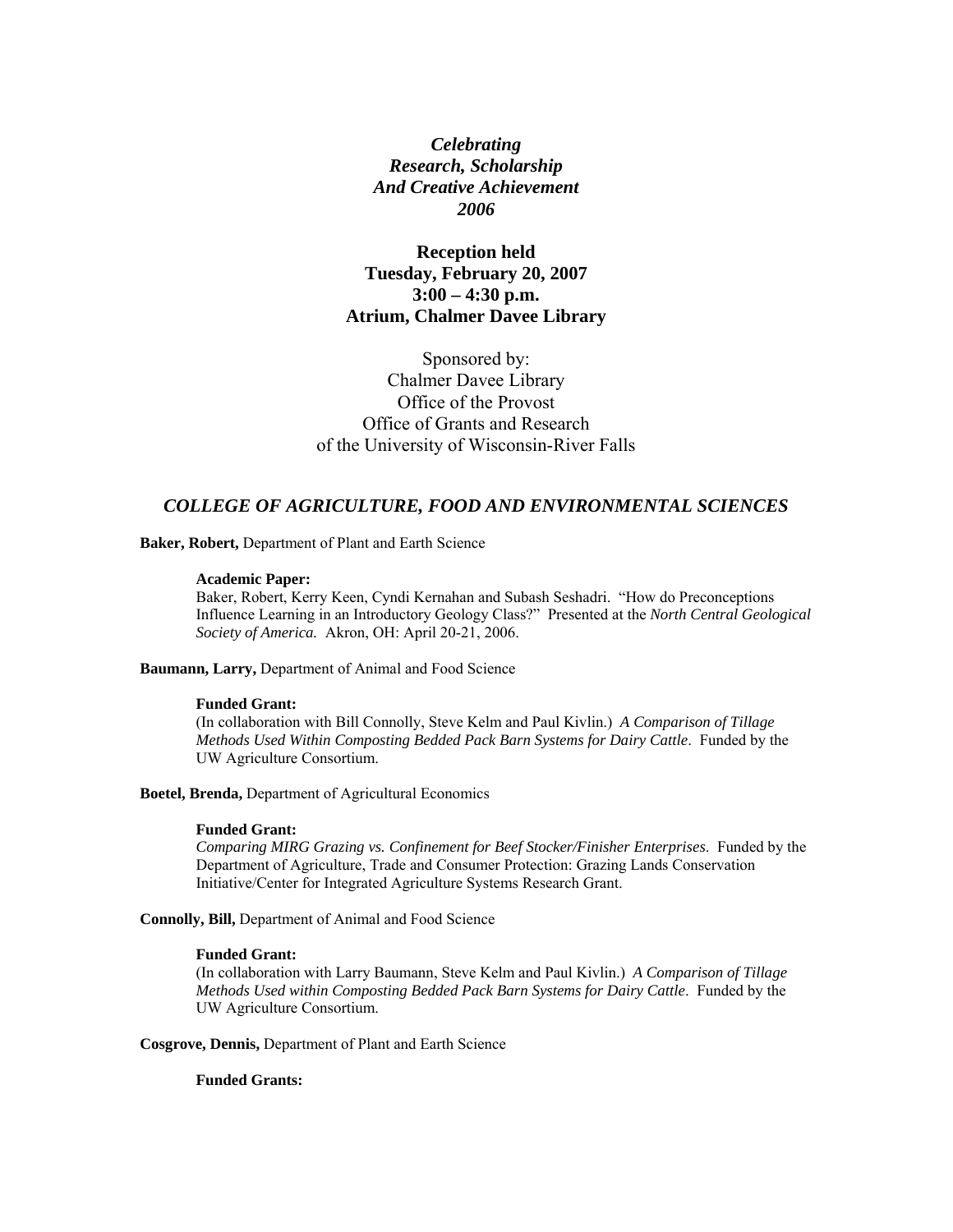*Lane and Stream Crossing Development for Grazing Animals.* Funded by the Department of Agriculture, Trade, and Consumer Protection's Grazing Lands Conservation Initiative.

*Lane Development for Grazing Farms.* Funded by the Department of Agriculture, Trade, and Consumer Protection's Grazing Lands Conservation Initiative.

#### **Hadley, Gregg**, Department of Agricultural Economics

#### **Extension Report:**

Hadley, Gregg, Nathan Wilber, Greg Blonde and Tom Anderson. "Producer Perceptions: Diverse Workforce Acceptance on Wisconsin Dairy Farms and Farming Communities – Shawano and Waupaca Counties." *UW Extension; Center for Dairy Profitability*. 2006.

#### **Journal Article:**

Hadley, Gregg, C.A. Wolf and S.B. Harsh. "Dairy Cattle Culling Patterns, Explanations, and Implications." *Journal of Dairy Science.* 89:6 (2006): 2286-2296.

#### **Newsletter Article:**

Hadley, Gregg and Corey Salzl. "FOCUS on Management Research." *UW-Extension Farm and Risk Management FOCUS.* 2:2 (2006): 7-9.

**Keen, Kerry,** Department of Plant and Earth Science

#### **Academic Paper:**

Keen, Kerry, Robert Baker, Cyndi Kernahan and Subash Seshadri. "How do Preconceptions Influence Learning in an Introductory Geology Class?" Presented at the *North Central Geological Society of America.* Akron, OH: April 20-21, 2006.

**Kelm, Steve,** Department of Animal and Food Science

## **Funded Grant:**

(In collaboration with Larry Baumann, Bill Connolly and Paul Kivlin.) *A Comparison of Tillage Methods Used within Composting Bedded Pack Barn Systems for Dairy Cattle*. Funded by the UW Agriculture Consortium.

**May, Ranee,** Department of Animal and Food Science

#### **Funded Grant:**

*Contact: Harvest Ingredients.* Funded by Harvest Ingredients.

**Onan, Gary**, Department of Animal and Food Science

## **Journal Article:**

Onan, Gary, et al. "Exclusion of Linkage of the RYR1, CACNA1S, and ATP2A1 Genes to Recurrent Exertional Rhabdomyolysis in Thoroughbreds." *American Journal of Veterinary Research.* 67:8 (2006): 1395-1400.

**Schraufnagel, Stan**, Department of Agriculture Economics

#### **Funded Grants:**

(In collaboration with Jenny Vanderlin and Flint Thompson.) *CVTC Implementing Managerial Accounting as a Base for Decision Making*. Funded by UW-Extension and the United States Department of Agriculture.

*Agricultural Entrepreneurship Education*. Funded by the United States Department of Agriculture.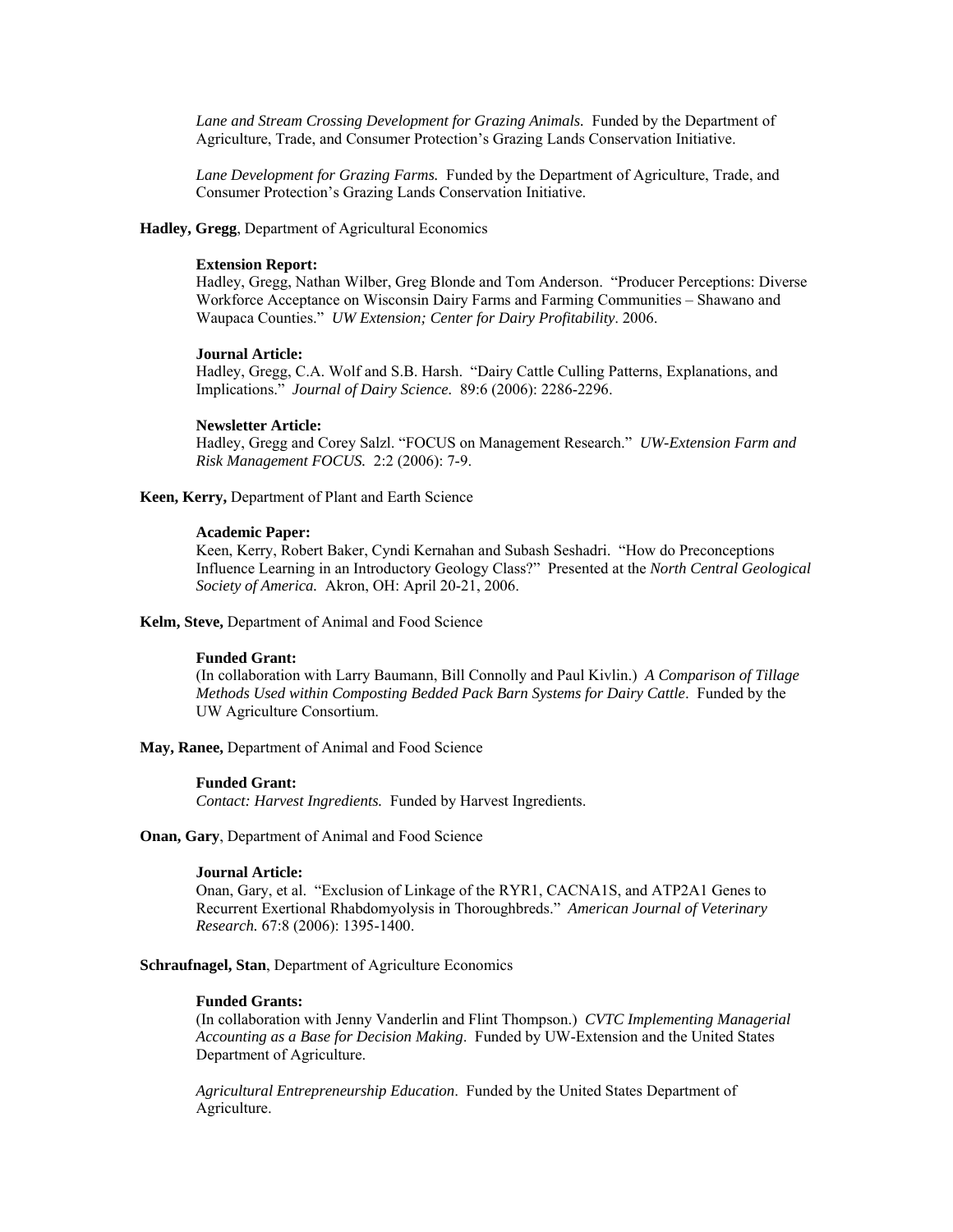**Smith, Brian,** Department of Plant and Earth Science

#### **Funded Grant:**

*Determination of Profitability Potential of New Wisconsin Plum Cultivars and Associated Propagation Techniques*. Funded by UW System Applied Research.

## **Splett, Nate,** Department of Agricultural Economics

#### **Funded Grant:**

*Assessing the Future Educational Curricula Needs for Wisconsin's Large Dairy Farms*. Funded by UW-Extension and the United States Department of Agriculture.

**Taylor, Don,** Department of Plant and Earth Science

#### **Funded Grant:**

*Multicultural Scholarship Program*. Funded by the Wisconsin Alliance for Minority Participation.

**Vasavada, Purnendu C.,** Department of Animal and Food Science

#### **Book Chapter:**

Vasavada, Purnendu C., and Scott Russell. "Techniques for Identifying Foodborne Microorganisms." *Microbiological Analysis of Red Meat, Poultry, and Eggs*. Ed. by Geoff Mead. Cambridge, England: Woodhead Publishing Limited, 2006.

**Walters, Bonnie,** Department of Animal and Food Science

#### **Academic Posters:**

Walters, Bonnie, Timothy Lyden, T. Peterson and T. Schaaf. "Primary Nervous Tissue Growth and Potential Development in 3D Cultures." Presented at the *2006 National Conference on Undergraduate Research* as well as *Posters in the Rotunda* and local and state *RSCA* events.

**Wiegrefe, Susan,** Department of Plant and Earth Science

#### **Funded Grant:**

*Evaluating Suckering Propensity in Viburnums.* Funded by J. Frank Schmidt Family Charitable Foundation.

## *COLLEGE OF ARTS AND SCIENCES*

**Alperin, Davida J.**, Department of Political Science

#### **Presentation:**

Alperin, Davida J. "A Chicken in Every Pot, a Computer for Every Student." Presented at the *American Political Science Association Conference on Teaching and Learning in Political Science*. Washington, D.C.: Feb. 18-20, 2006.

**Baker, Denise,** Department of Speech Communication and Theater Arts

#### **Theater Production:**

Baker, Denise, costumes; Gorden Hedahl, direction; J. Michael Roy, music; and Kenneth Stofferahn, scenery/lighting. *She Stoops to Conquer*. Davis Theatre: UW-River Falls, Oct. 19-21, 26-28, 2006.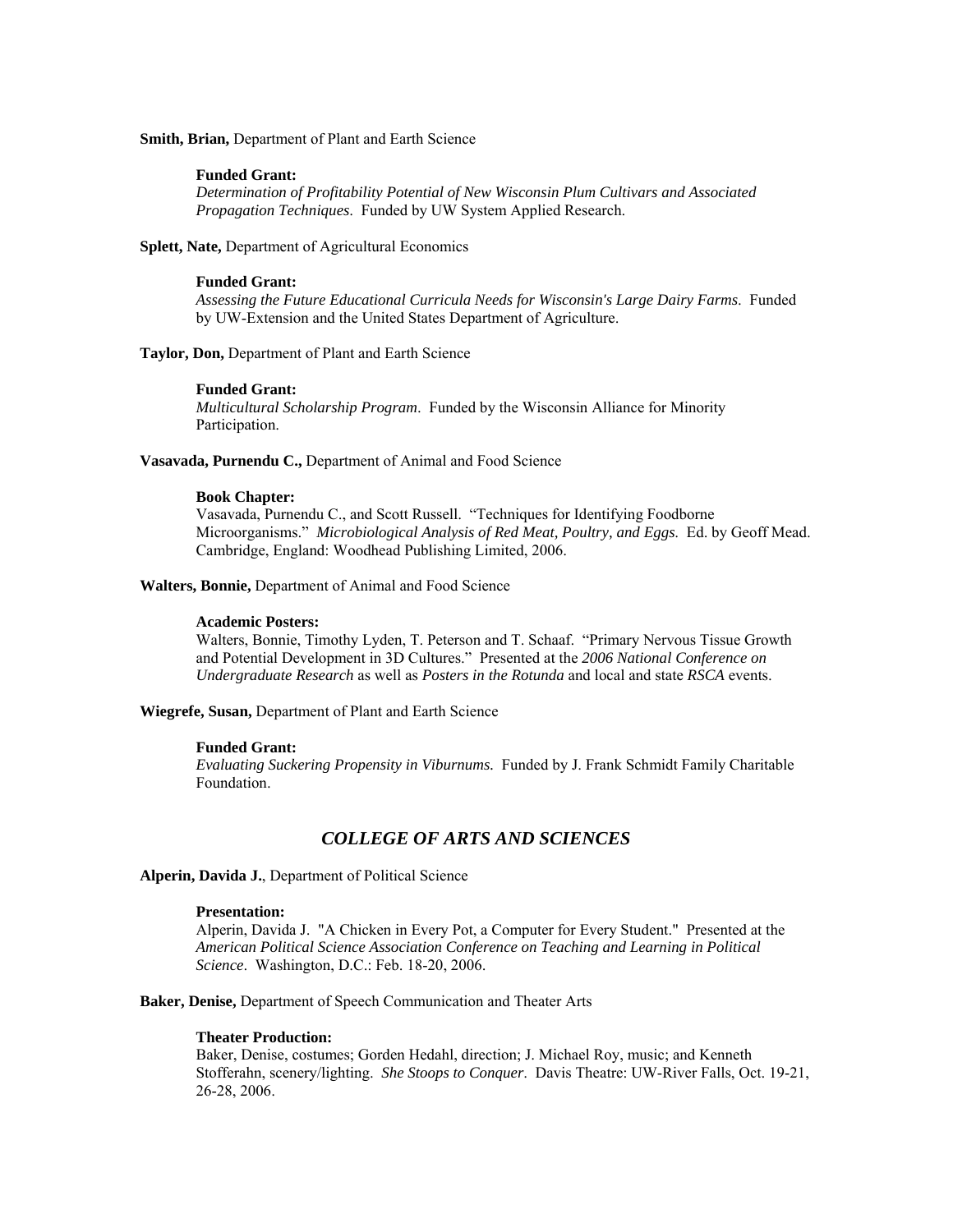#### **Barnett, Thomas,** Department of Music

#### **Musical Performance:**

Barnett, Thomas, Orquesta Sinfonica Del Estado De Mexico and Enrique Batiz, Conductor. *Gustav Mahler's Symphony No. 5.* Toluca, Mexico: June 5-12, 2006.

#### **Bergland, Betty,** Department of History and Philosophy

## **Conference Panelist:**

Bergland, Betty. "The American Empire, Immigration, and Women at the Bethany Indian Mission: Contradictory Positions and Legacies in the Midwestern United States." *Competing Kingdoms: Women, Mission, Nation and American Empire, 1812-1938*. Oxford, England: Apr. 27-29, 2006.

Bergland, Betty. "Orabel Thortvedt's Buffalo River Manuscripts: Re-imagining the Telemarkings in the Red River Valley." *Migration and Memory: Norwegian-American Dimensions*. NAHA: The Norwegian-American Historical Association. Seminar IX. Telemark University College: June 21-23, 2006.

## **Bergland, Mark**, Department of Biology

## **Journal Articles:**

Bergland, Mark, Karen Klyczek and M. Lundeberg. "Addressing Current Issues in Infectious Diseases via Case-based Learning Using Molecular Biology Simulations." *Focus on Microbiology Education.* 13:1 (2006): 2-5.

Bergland, Mark, Karen Klyczek and M. Lundeberg. "Collaborative Case-based Learning of Genetic and Infectious Diseases via Molecular Biology Computer Simulations and Internet Conferencing. *International Journal of Learning*, in press. Presented at the *13th International Learning Conference*, Montego Bay, Jamaica: June 22-25, 2006.

Bergland, Mark, Karen Klyczek, et al. "Exploring Biotechnology Using Case-Based Multimedia." *American Biology Teacher*. 68:2 (2006): 81-86.

#### **Software:**

Bergland, Mark, Karen Klyczek and M. Lundeberg. *Case It v5.03.* Molecular Biology Simulation Software. http://caseit.uwrf.edu.

#### **Caskey, Brad,** Department of Psychology

#### **Presentation:**

Caskey, Brad, Cyndi Kernahan and Travis Tubré. "Controversy in the Classroom: Three Strategies for Engaging Students in Discussion of Sensitive Issues." Program presented at the *Annual Conference on the Teaching of Psychology*. University of Wisconsin-Green Bay, Green Bay, WI: 2006.

**Chapin, Wes,** Department of Political Science

#### **Academic Paper:**

 Chapin, Wes. "Resolving Nationalistic and Domestic Conflicts: A State Building Exercise." Presented at the 3rd Annual *American Political Science Association Teaching and Learning Conference*. Washington, D.C.: Feb. 18-20, 2006.

## **Journal Article:**

Chapin, Wes, Amy Lovecraft, David Parker and David Sadler. "Simulations and Role Playing in Political Science." *Political Science*. 39:3 (2006): 540-541.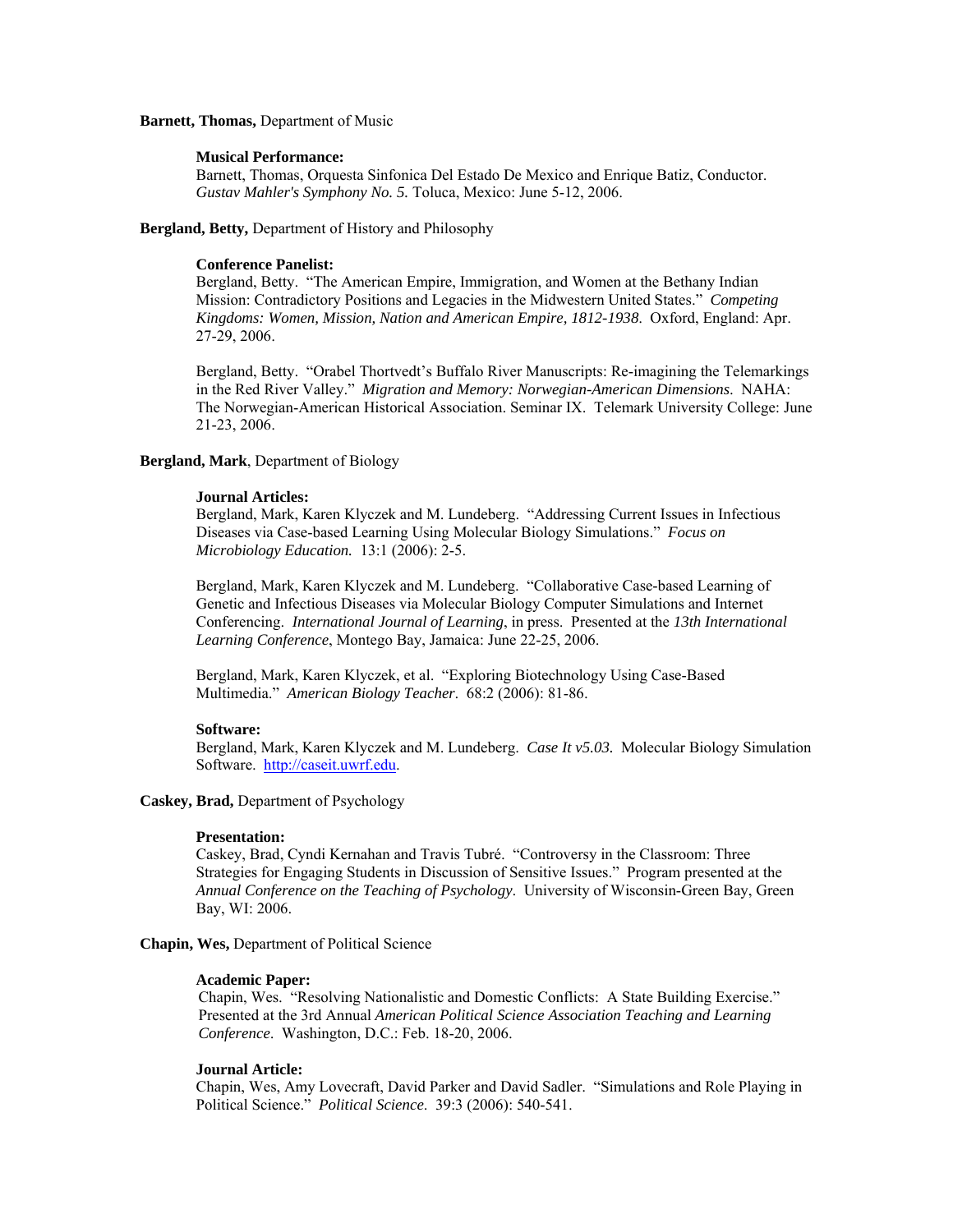#### **Derfler, Steven,** Department of Art

#### **CD Rom:**

Derfler, Steven.*Egypt: An Eternal Civilization.* Educational Resources, Inc., 2006.

#### **Dooley, Mathew**, Department of Geography and Mapping Sciences

## **Academic Poster:**

Dooley, Mathew, and LuAnn Wandsnider. "Evaluation of Remote Sensing Tools for Documenting and Characterizing Terrace Cobble Deposits in the Interior Wyoming Basin: Preliminary Investigations." Presented at the *Annual Meeting of the Plains Anthropological Society*. Topeka, KS: Nov. 2006.

## **Ellis, Sandra,** Department of Journalism

#### **Funded Grant:**

*Broadcast Journalism Educational Support Grant*. Funded by Wisconsin Broadcasters Association.

#### **Ficek-Swenson, Bernice,** Department of Art

#### **Artworks:**

Title: *Pyre*. Suite of 12 Photogravure Etchings; Title: *Vestal Fire.* Framed Photogravure Print.

Exhibited at Gallery Tehnohoros: Athens, Greece (Fall 2006); Cervini Haas Gallery: Scottsdale, AZ (Fall 2006); and the University of Wisconsin-Marshfield (Winter 2007).

## **Ghenciu, Ioana,** Department of Mathematics

## **Journal Article**:

Ghenciu, Ioana and Paul Lewis. "The Dunford-Pettis Property, The Gelfand-Phillips Property, and L-Sets." *Colloquium Mathematicum*. 106 (2006): 311-324.

#### **Gladstone-Sovell, Tracey,** Department of Political Science

#### **Academic Paper:**

Gladstone-Sovell, Tracey. "Prime Time Presidents: Images of Politics on The West Wing and Commander in Chief." Prepared for the Annual Meeting of the *American Political Science Association*. Philadelphia, PA: Aug. 30-Sept. 3, 2006.

## **Monograph:**

 Gladstone-Sovell, Tracey, Michael Gizzi and William Wilkerson. *The Web of Democracy: An Introduction to American Politics, 2nd Edition*. Belmont, CA: Wadsworth, 2008.

## **Hardtke, Rellen**, Department of Physics

#### **Journal Articles:**

Hardtke, Rellen, James Madsen, Glenn Spiczak, et al. "First Year Performance of the IceCube Neutrino Telescope." *Astroparticle Physics.* 26:3 (2006): 155-173.

Hardtke, Rellen, James Madsen, Glenn Spiczak, et al. "The IceCube Prototype String in AMANDA." *Nuclear Instruments and Methods.* A556 (2006): 169-181.

Hardtke, Rellen, James Madsen, Glenn Spiczak, et al. "Limits on the High–Energy Gamma and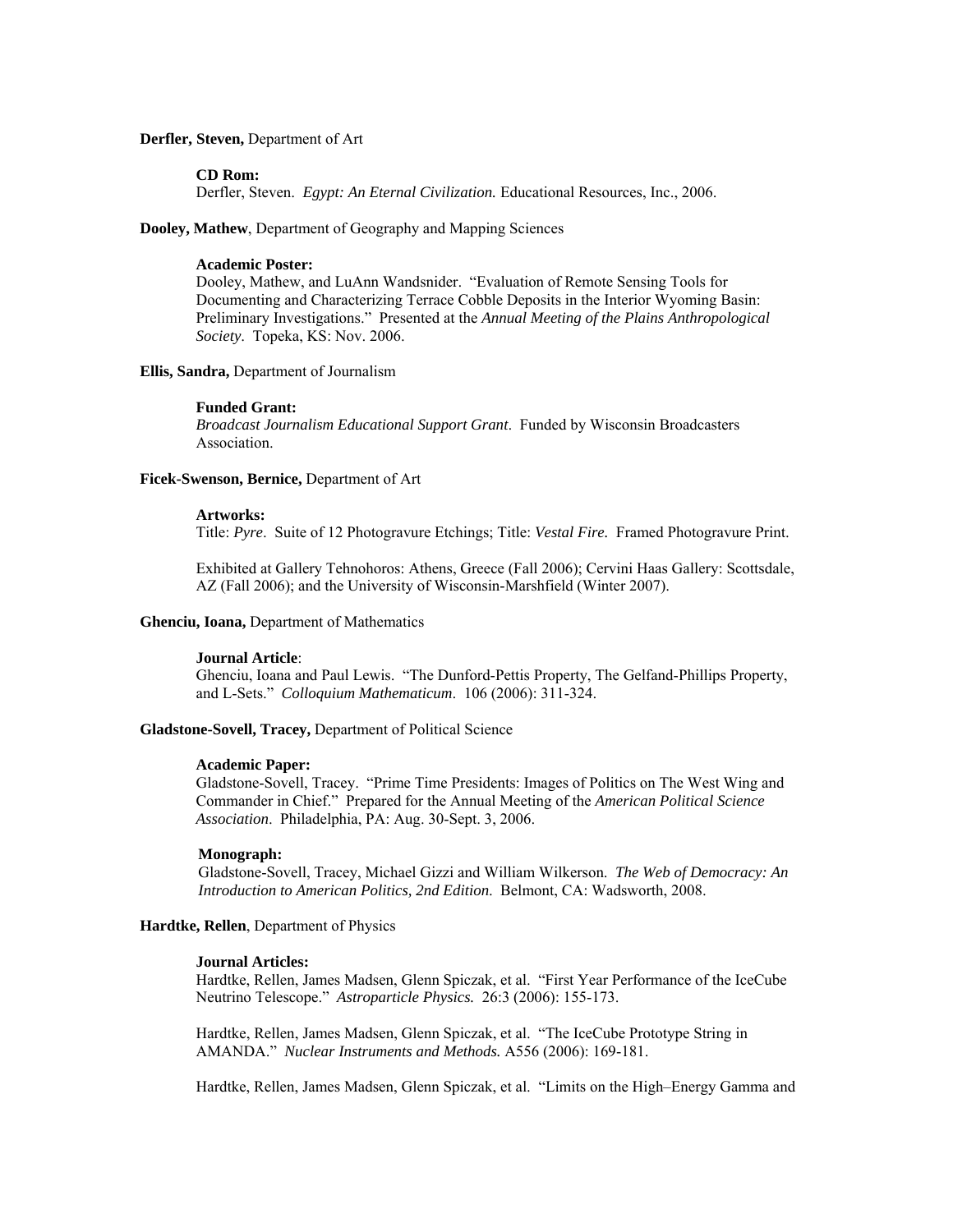Neutrino Fluxes from the SGR 1806-20 Giant Flare of 27 December 2004 with the AMANDA-II Detector." *Physical Review Letters*. 97:22 (2006): 101-106.

Hardtke, Rellen, James Madsen, Glenn Spiczak, et al. "Limits on the Muon Flux from Neutralino Annihilations at the Center of the Earth with AMANDA." *Astroparticle Physics.* 26:2 (2006): 129-139.

Hardtke, Rellen, James Madsen, Glenn Spiczak, et al. "Limits to the Muon Flux from Neutralino Annihilations in the Sun with the AMANDA Detector." *Astroparticle Physics*. 24 (2006): 459- 466.

Hardtke, Rellen, James Madsen, Glenn Spiczak, et al. "On the Selection of AGN Neutrino Source Candidates for a Source Stacking Analysis with Neutrino Telescopes." *Astroparticle Physics.*  26:4-5 (2006): 282-300.

Hardtke, Rellen, James Madsen, Glenn Spiczak, et al. "Optical Properties of Deep Glacial Ice at the South Pole." *Journal of Geophysical Research*. 111:D13203 (2006).

#### **Hedahl, Gorden,** Department of Speech Communication and Theater Arts

#### **Theater Production:**

Hedahl, Gorden, direction; Denise Baker, costumes; J. Michael Roy, music; and Kenneth Stofferahn, scenery/lighting. *She Stoops to Conquer*. Davis Theatre: UW-River Falls, Oct. 19-21, 26-28, 2006.

## **Jermal, Lynn**, Department of Art

#### **Artwork:**

(In collaboration with the Destination Imagination Program and the Hudson Community.) Title: *River Bench*. Sculpture Installation: Hudson Lakefront Park. Dedicated Sept. 24, 2006.

#### **Karolides, Nicholas J.,** Department of English

#### **Journal Article:**

Karolides, Nicholas J. "Three Authors, Ten Books: Interpretive Reviews." *The Wisconsin English Journal.* 48:2 (Fall 2006): 32-41.

#### **Monograph:**

Karolides, Nicholas J. *Banned Books: Literature Suppressed on Political Grounds, Revised Edition*. NY: Facts on File, Inc., 2006.

## **Kernahan, Cyndi,** Department of Psychology

#### **Academic Paper:**

Kernahan, Cyndi, Robert Baker, Kerry Keen and Subash Seshadri. "How do Preconceptions Influence Learning in an Introductory Geology Class?" Presented at the *North Central Geological Society of America.* Akron, OH: April 20-21, 2006.

#### **Academic Poster:**

Kernahan, Cyndi and K. Bengtsson. "Racial Attitudes Now and Later: Effects of Empathy and Presentation." Presented at the *Meeting of the Society for the Psychological Study of Social Issues*, Long Beach, CA: June 2006.

## **Presentation:**

Kernahan, Cyndi, Travis Tubré, and Brad Caskey. "Controversy in the Classroom: Three Strategies for Engaging Students in Discussion of Sensitive Issues." Program Presented at the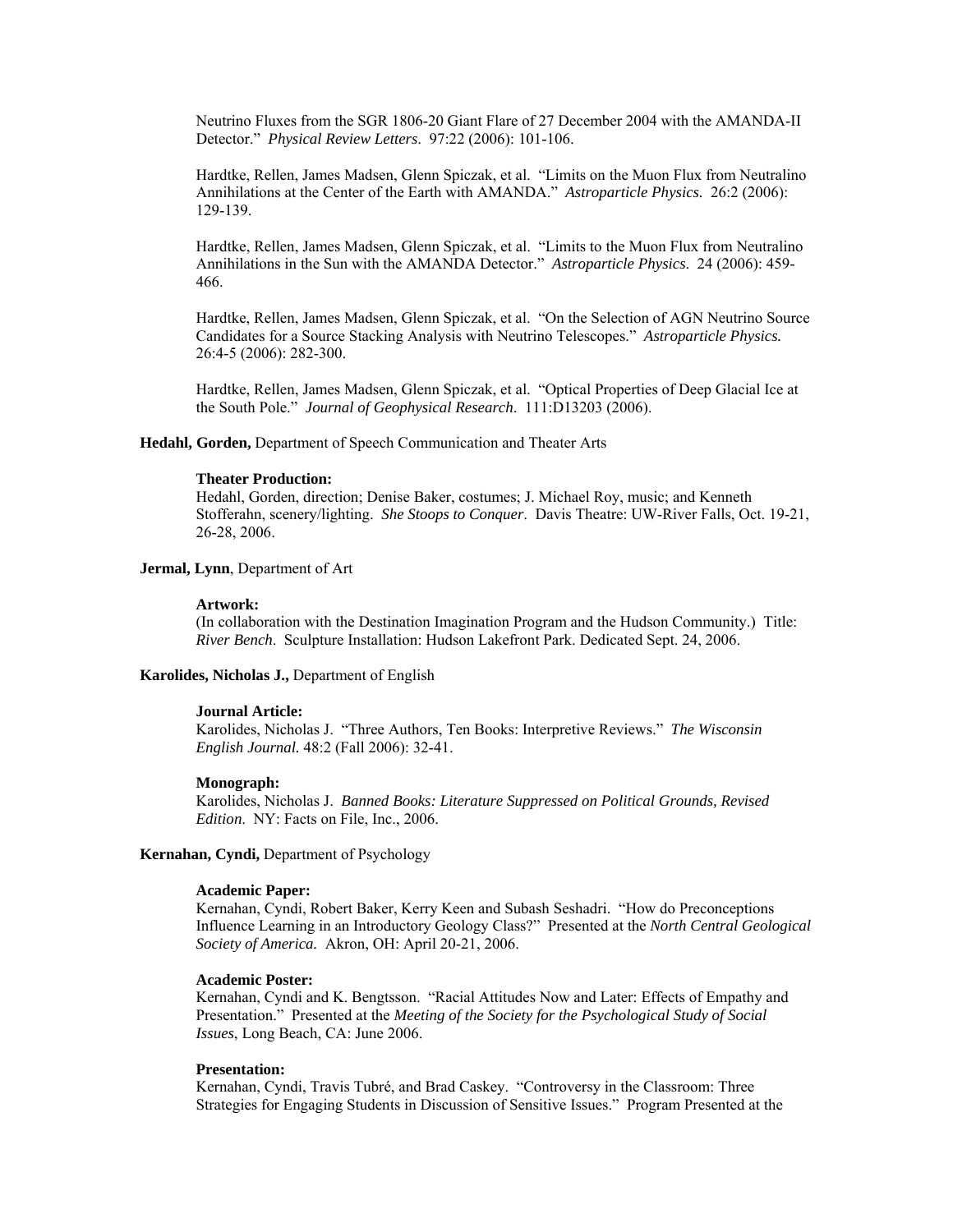*Annual Conference on the Teaching of Psychology*. University of Wisconsin-Green Bay, Green Bay, WI: 2006.

## **Klyczek, Karen**, Department of Biology

## **Funded Grant:**

*Keck-PKAL Consultancy*. Funded by Project Kaleidoscope.

(In Collaboration with Timothy Lyden, Karl Peterson and David Rusterholz.) *Fostering Collaborative Undergraduate Research.* Funded by Merck.

## **Journal Articles:**

Klyczek, Karen, Mark Bergland and M. Lundeberg. "Addressing Current Issues in Infectious Diseases via Case-based Learning Using Molecular Biology Simulations." *Focus on Microbiology Education.* 13:1 (2006): 2-5.

Klyczek, Karen, Mark Bergland and M. Lundeberg. "Collaborative Case-based Learning of Genetic and Infectious Diseases via Molecular Biology Computer Simulations and Internet Conferencing. *International Journal of Learning*, in press. Presented at the *13th International Learning Conference*, Montego Bay, Jamaica: June 22-25, 2006.

Klyczek, Karen, David B. Rusterholz, Lucas J. Stolp, Ryan E. Williams and Nicole J. Wellnitz. "Design and Synthesis of TRPV1 Antagonists; Inclusion of a D Region Binding Moiety and a Stereocenter." Presented at the 232nd *American Chemical Society National Meeting*. San Francisco, CA: Sept. 10-14, 2006.

Klyczek, Karen, Mark Bergland, et al. "Exploring biotechnology Using Case-Based Multimedia." *American Biology Teacher*. 68:2 (2006): 81-86.

## **Software:**

Klyczek, Karen, Mark Bergland and M. Lundeberg. *Case It v5.03.* Molecular Biology Simulation Software. http://caseit.uwrf.edu.

## **Korenic, Eileen,** Department of Physics

#### **Funded Grant:**

*Physics: Content to Secondary Classroom*. Funded by ESEA Title II-A.

#### **Kraus, Neil**, Department of Political Science

## **Academic Paper:**

Kraus, Neil. "Political Culture, Public Opinion, and Policy Outcomes in Gary and Minneapolis." Presented at the *Urban Affairs Association Annual Conference*. Montreal, Canada: April 2006.

## **Book Chapter:**

Kraus, Neil and Todd Swanstrom. "The Continuing Significance of Race: African American and Hispanic Mayors, 1967-2003." *In The Black Urban Community: From Dusk till Dawn*. Ed. by Gayle Tate and Lewis Randolph. Palgrave Macmillan: New York, 2006.

**Leichtle, Kurt**, Department of History and Philosophy

## **Journal Article:**

Leichtle, Kurt. "Who Makes History? A Response to Joy Hakim's Heroes." *OAH Magazine of History*. 20:4 (July 2006).

## **Linwick, Daniel**, Department of Psychology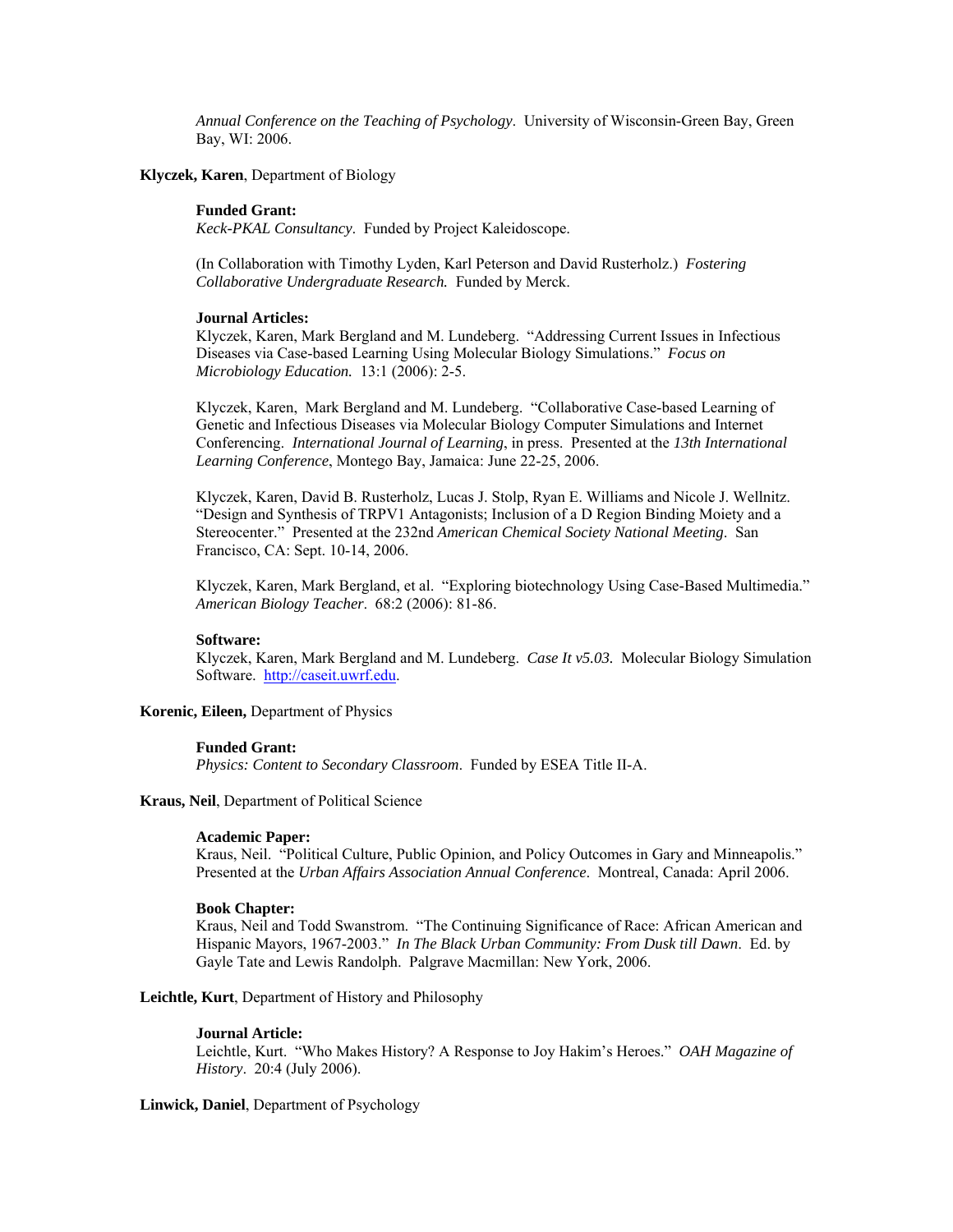#### **Journal Article:**

Linwick, Daniel and J. B. Overmier. "Associatively Activated Representations of Food Events Resemble Food Outcome Expectancies More Closely Than They Resemble Food-Based Memories." *Learning and Behavior.* 34:1 (2006): 1-12.

#### **Lyden, Timothy,** Department of Biology

## **Academic Paper:**

Lyden, Timothy, William Campbell, et al. "The Evolution of Three Undergraduate Research Programs within the University of Wisconsin System." Presented at the *National Conference on Undergraduate Research.* Asheville, NC: Apr. 6-8, 2006.

#### **Academic Posters:**

Lyden, Timothy and M. Johnson. "Longterm 3-D Cultures of HEK-293 Cells Demonstrate Clear Evidence of Tissue-like Differentiation." Presented at the *2006 National Conference on Undergraduate Research* as well as *Posters in the Rotunda* and local and state *RSCA* events.

Lyden, Timothy, T. Peterson, T. Schaaf and Bonnie Walters. "Primary Nervous Tissue Growth and Potential Development in 3D Cultures." Presented at the *2006 National Conference on Undergraduate Research* as well as *Posters in the Rotunda* and local and state *RSCA* events.

Lyden, Timothy and J. Grosek. "Artificial Tissue Development in 3-D Cultures Leads to Stable Phenotypic Changes in Trophoblast Cells." Presented at the *2006 National Conference on Undergraduate Research* as well as *Posters in the Rotunda* and local and state *RSCA* events.

Lyden, Timothy, Karl Peterson, Brianna Zemke, et al. "Evidence of the "Mitotic Catastrophe" Programmed Cell Death Pathway in Testing of Synthetic Compounds." Presented at the *2006 UW-River Falls Gala Evening of RSCA.* 

#### **Funded Grants:**

Applications of Tissue Engineering and Artificial Tissues in Vaccine Development. Funded by UW-System Technology Advancement Grant.

*Cellular Imaging and Analysis in the Classroom Laboratory.* Funded by the UW Foundation.

(In Collaboration with Karen Klyczek, David Rusterholz and Karl Peterson.) *Fostering Collaborative Undergraduate Research.* Funded by Merck.

 *National Conference on Undergraduate Research.* Funded by Faculty Development Travel Grant.

## **Madsen, James**, Department of Physics

#### **Funded Grants:**

(In collaboration with Glenn Spiczak.) *Engaging Students with Cosmic Rays.* Funded by the National Science Foundation.

*IceCube Startup Project*. Funded by the National Science Foundation.

#### **Journal Articles:**

Madsen, James, Rellen Hardtke, Glenn Spiczak, et al. "First Year Performance of the IceCube Neutrino Telescope." *Astroparticle Physics.* 26:3 (2006): 155-173.

Madsen, James, Rellen Hardtke, Glenn Spiczak, et al. "The IceCube Prototype String in AMANDA." *Nuclear Instruments and Methods.* A556 (2006): 169-181.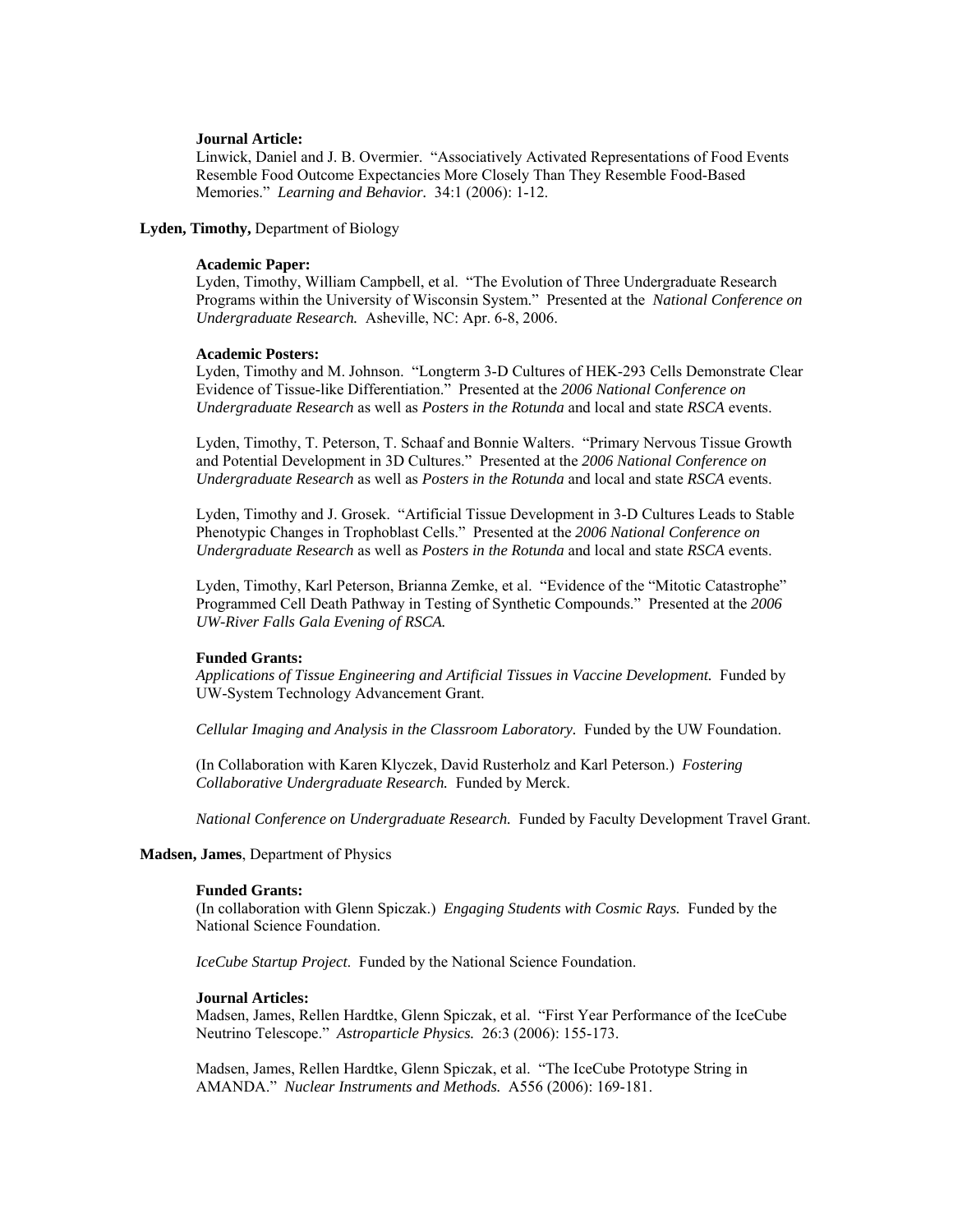Madsen, James, Rellen Hardtke, Glenn Spiczak, et al. "Limits on the High–Energy Gamma and Neutrino Fluxes from the SGR 1806-20 Giant Flare of 27 December 2004 with the AMANDA-II Detector." *Physical Review Letters*. 97:22 (2006): 101-106.

Madsen, James, Rellen Hardtke, Glenn Spiczak, et al. "Limits on the Muon Flux from Neutralino Annihilations at the Center of the Earth with AMANDA." *Astroparticle Physics.* 26:2 (2006): 129-139.

Madsen, James, Glenn Spiczak, Rellen Hardtke, et al. "Limits to the Muon Flux from Neutralino Annihilations in the Sun with the AMANDA Detector." *Astroparticle Physics*. 24 (2006): 459- 466.

Madsen, James, Rellen Hardtke, Glenn Spiczak, et al. "On the Selection of AGN Neutrino Source Candidates for a Source Stacking Analysis with Neutrino Telescopes." *Astroparticle Physics.* 26:4-5 (2006): 282-300.

Madsen, James, Rellen Hardtke, Glenn Spiczak, et al. "Optical Properties of Deep Glacial Ice at the South Pole." *Journal of Geophysical Research*. 111:D13203 (2006).

#### **Mak, Peter,** Department of Art

#### **Watercolor:**

Title: *Visit to Arizona*. Bloom Exhibition: Bell Museum of Natural History, Minneapolis, MN, May 13–Aug. 27, 2006.

#### **McLaughlin, Kevin**, Department of Chemistry

#### **Journal Article:**

McLaughlin, Kevin and K.J. Dawson. "Limitations in the Modeling of Physical Properties Using the Hosoya Index." *Abstracts of Papers of the American Chemical Society.* 231 (2006): 188.

#### **Marchand, Daniel**, Department of Chemistry

## **Journal Article:**

Marchand, Daniel, U.D. Neue and L. R. Snyder. "Peak Compression in Reversed-Phase Gradient Elution." *Journal of Chromatography A.* 1111:1 (2006): 32-39.

#### **Mogen, Kim**, Department of Biology

#### **Academic Paper**:

Mogen, Kim and Linda Kinkel. "A Laboratory Project Investigating Phenotypic Diversity Among Soilborne Streptomycetes." *MicrobeLibrary*. Oct. 27, 2006. Presented at the *American Society of Microbiology Conference for Undergraduate Educators*. Orlando, FL: May 19-21, 2006.

## **Padgett, Michael,** Department of Art

## **Ceramic:**

Title: *Teapot with Cups.* 

#### **Peterson, Karl,** Department of Chemistry

#### **Journal Article:**

Peterson, Karl, Timothy Lyden, Brianna Zemke, et al. "Evidence of the "Mitotic Catastrophe" Programmed Cell Death Pathway in Testing of Synthetic Compounds." Presented at the *2006 UW-River Falls Gala Evening of RSCA.*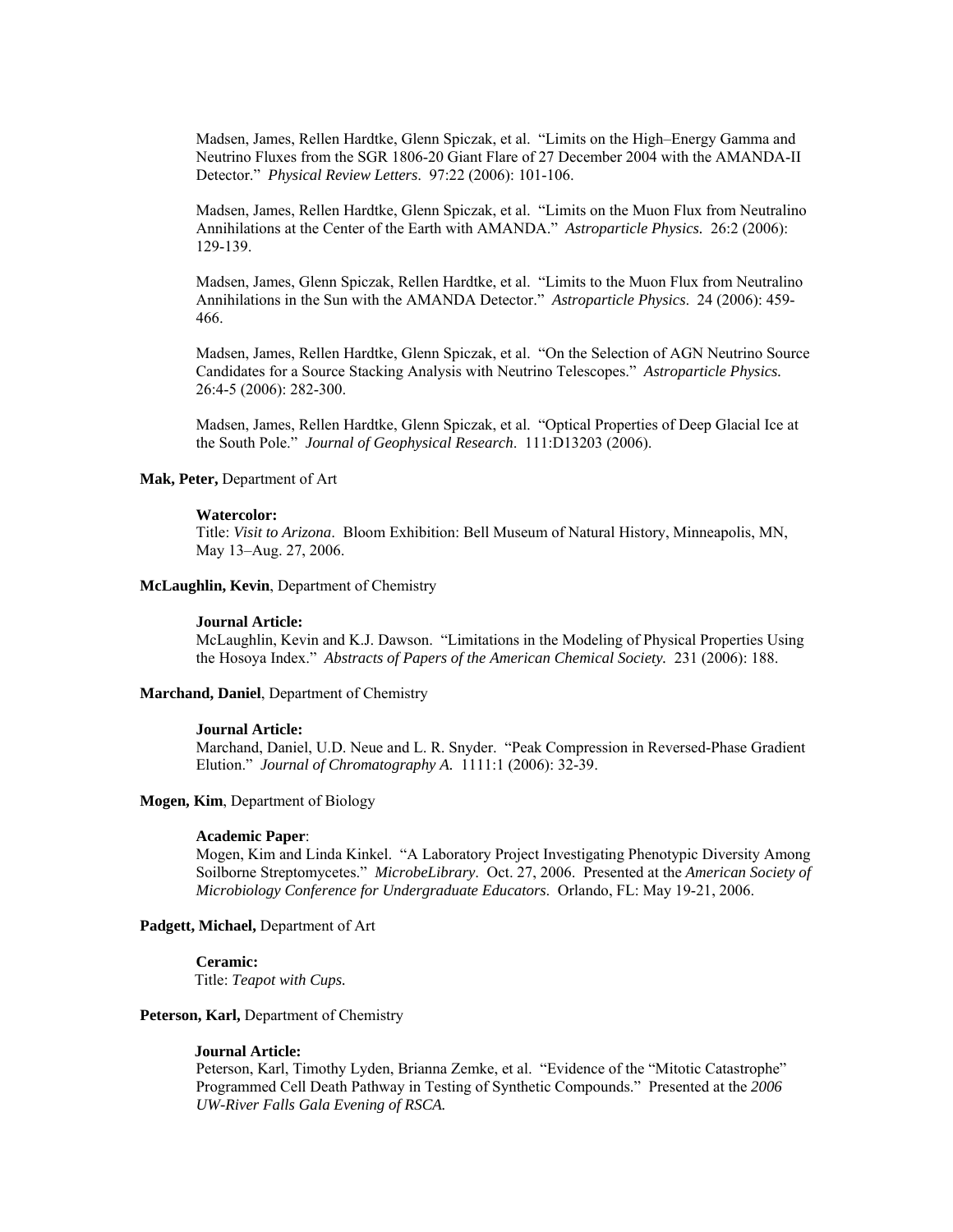#### **Funded Grant:**

(In Collaboration with Karen Klyczek, Timothy Lyden and David Rusterholz.) *Fostering Collaborative Undergraduate Research.* Funded by Merck.

#### **Petkov, Kiril**, Department of History and Philosophy

## **Book Chapter:**

Petkov, Kiril. "Mobility and Resentment in a World of Flux: Arrogance in the Old French Fabliaux." *Comic Provocations: Exposing the Corpus of Old French Fabliaux.* Ed. by Holly A. Crocker. Palgrave Macmillan: New York, 2006.

#### **Journal Articles:**

Petkov, Kiril. "Mobility, Arrogance, and Class in the Old French Fabliaux." *Exemplaria – A Journal of Theory in Medieval and Renaissance Studies.* 18:1 (2006): 137-174.

#### **Review:**

Petkov, Kiril. "Universalism and Territorialism: The Old Reich and the Territorial States of Germany in the Early Modern Period, 1495-1806." *Sixteenth Century Journal.* 37:1 (2006): 263- 265.

#### **Research Project:**

Petkov, Kiril. *Latin Christendom in Levantine Eyes: Emotions and Political Discourse in the Time of the Crusades:* Summer 2006. "To Disdain the Truth and Look at Others with Contempt: Byzantines and Muslims on Western Pride and Arrogance." Accepted for Publication in *Al-Masaq: Islam and the Medieval Mediterranean*. 19:ii (2007).

#### **Roy, J. Michael,** Department of Music

#### **Theater Production:**

Roy, J. Michael, music; Denise Baker, costumes; Gorden Hedahl, direction; and Kenneth Stofferahn, scenery/lighting. *She Stoops to Conquer*. Davis Theatre: UW-River Falls, Oct. 19-21, 26-28, 2006.

#### **Rusterholz, David B.,** Department of Chemistry

## **Academic Poster:**

Rusterholz, David B., Karen Klyczek, Lucas J. Stolp, Ryan E. Williams and Nicole J. Wellnitz. "Design and Synthesis of TRPV1 Antagonists; Inclusion of a D Region Binding Moiety and a Stereocenter." Presented at the 232nd *American Chemical Society National Meeting*. San Francisco, CA: Sept. 10-14, 2006.

#### **Journal Article:**

Rusterholz, David B. "Capsaicin, from Hot to Not; Can New Pain-Relieving Drugs Be Derived from This Substance Known to Cause Pain." *Journal of Chemical Education*. 83:12 (2006): 1809-1815.

## **Funded Grant:**

(In Collaboration with Karen Klyczek, Karl Peterson and Timothy Lyden.) *Fostering Collaborative Undergraduate Research.* Funded by Merck.

#### **Schneider-Rebozo, Lissa**, Department of English

## **Journal Article:**

Schneider-Rebozo, Lissa. "Love Medicine: A Metaphor for Forgiveness." Reprinted in *Novels for Students: E-Book Bundle.* Ed. by Mark Milne. Farmington Hills, MI: Thomson Gale Books,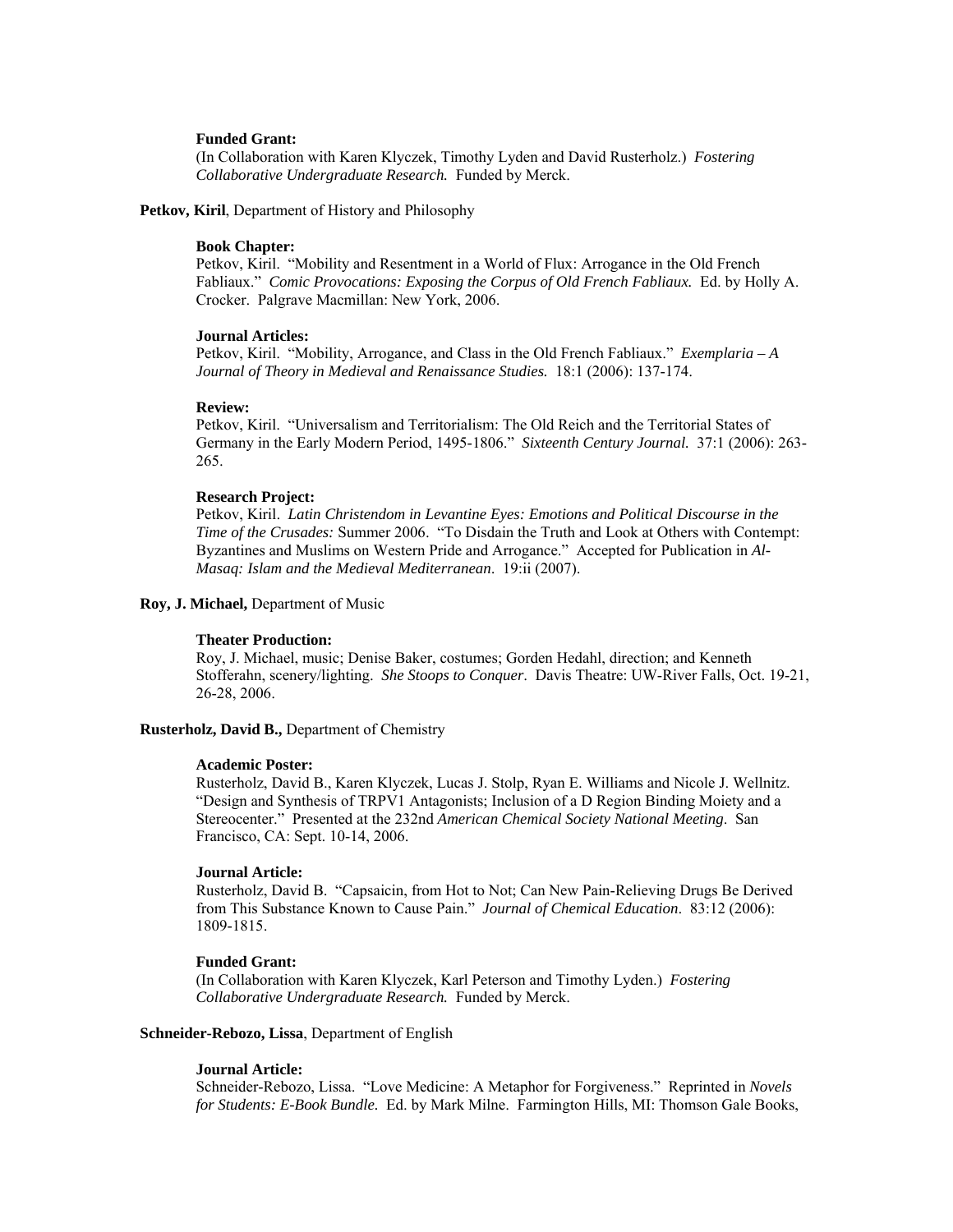December 2006. To be reprinted in *Critical Assessments—Native American Writing*. Ed. by A. Robert Lee and Hemmingway Scott Donaldson. East Sussex, England: Helm Publishing Ltd., forthcoming 2007.

**Spiczak, Glenn**, Department of Physics

#### **Funded Grants:**

(In collaboration with James Madsen.) *Engaging Students with Cosmic Rays.* Funded by the National Science Foundation.

#### **Journal Articles:**

Spiczak, Glenn, Rellen Hardtke, James Madsen, et al. "First Year Performance of the IceCube Neutrino Telescope." *Astroparticle Physics.* 26:3 (2006): 155-173.

Spiczak, Glenn, Rellen Hardtke, James Madsen, et al. "The IceCube Prototype String in AMANDA." *Nuclear Instruments and Methods.* A556 (2006): 169-181.

Spiczak, Glenn, Rellen Hardtke, James Madsen, et al. "Limits on the High–Energy Gamma and Neutrino Fluxes from the SGR 1806-20 Giant Flare of 27 December 2004 with the AMANDA-II Detector." *Physical Review Letters*. 97:22 (2006): 101-106.

Spiczak, Glenn, Rellen Hardtke, James Madsen, et al. "Limits on the Muon Flux from Neutralino Annihilations at the Center of the Earth with AMANDA." *Astroparticle Physics.* 26:2 (2006): 129-139.

Spiczak, Glenn, Rellen Hardtke, James Madsen, et al. "Limits to the Muon Flux from Neutralino Annihilations in the Sun with the AMANDA Detector." *Astroparticle Physics*. 24 (2006): 459- 466.

Spiczak, Glenn, et al. "Muon Flux at the Geographical South Pole." *Astroparticle Physics*. 25 (2006): 361-367.

Spiczak, Glenn, Rellen Hardtke, James Madsen, et al. "On the Selection of AGN Neutrino Source Candidates for a Source Stacking Analysis with Neutrino Telescopes." *Astroparticle Physics.* 26:4-5 (2006): 282-300.

Spiczak, Glenn, Rellen Hardtke, James Madsen, et al. "Optical Properties of Deep Glacial Ice at the South Pole." *Journal of Geophysical Research*. 111:D13203 (2006).

#### **Stofferahn, Kenneth**, Department of Speech Communication and Theater Arts

## **Theater Production:**

Stofferahn, Kenneth, scenery/lighting; Denise Baker, costumes; Gorden Hedahl, direction; and J. Michael Roy, music. *She Stoops to Conquer*. Davis Theatre: UW-River Falls, Oct. 19-21, 26-28, 2006.

#### **Tubre, Travis,** Department of Psychology

#### **Book Chapter:**

Tubré, Travis, et al. "General Models of Job Performance: Theory and Practice. In *Performance Measurement: Current Perspectives and Future Challenges.* Ed. by W. Bennett, Jr., et al. Mahwah, NJ: LEA, 2006.

## **Journal Article:**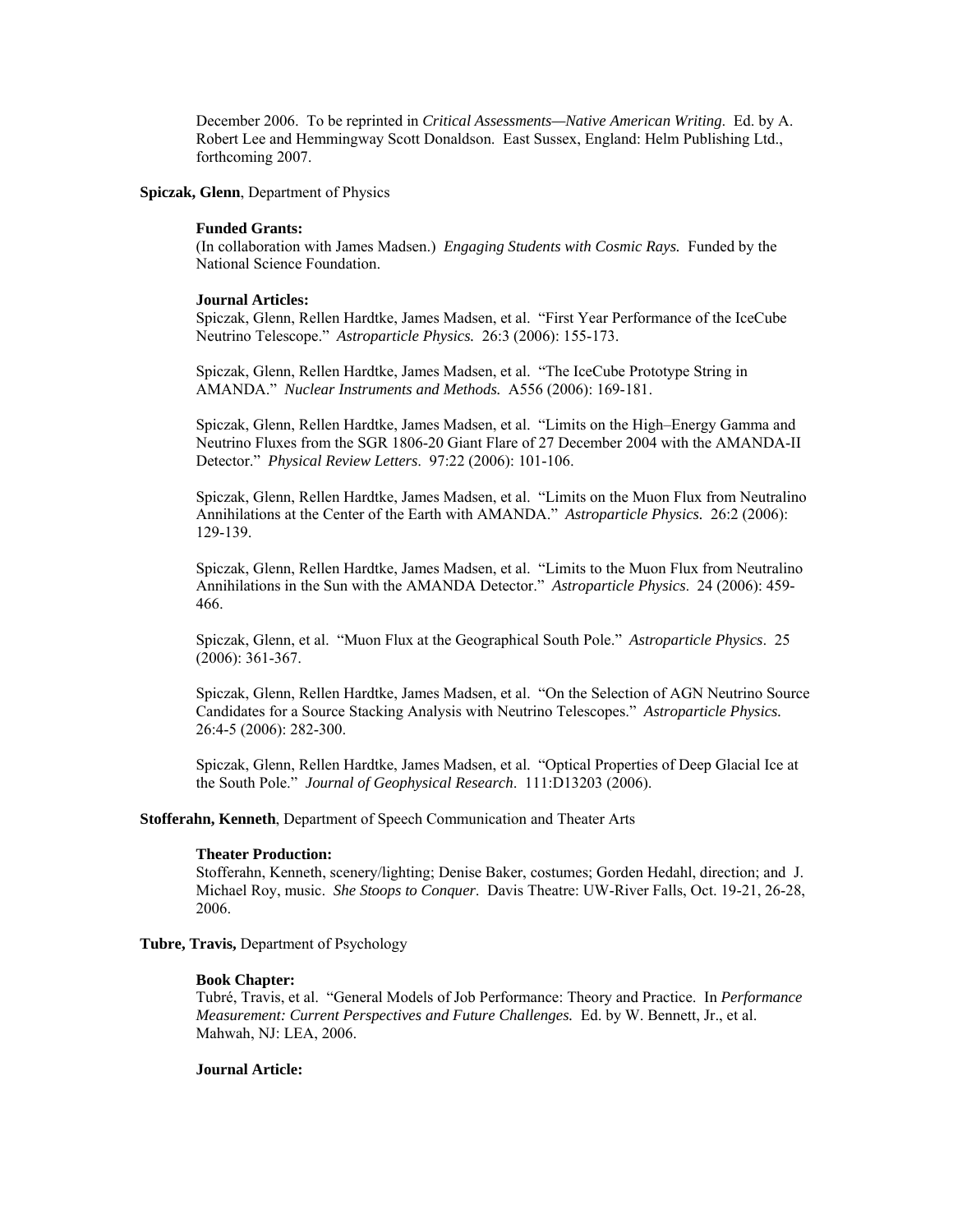Tubré, Travis, Amber Tubré, et al. "Three-Dimensional Spatial Skill Training in a Simulated Space Station: Random vs. Blocked Designs." *Aviation Space and Environmental Medicine.* 77:4 (2006): 404-409.

#### **Presentations:**

Tubré, Travis and D. Nei. "Age, Sex, and the Fundamental Attribution Error." Poster presented at the *Annual Meeting of the Midwestern Psychological Association*. Chicago, IL: 2006.

Tubré, Travis, Brad Caskey and Cyndi Kernahan. "Controversy in the Classroom: Three Strategies for Engaging Students in Discussion of Sensitive Issues." Program presented at the *Annual Conference on the Teaching of Psychology*. University of Wisconsin-Green Bay, Green Bay, WI: 2006.

Tubré, Travis, et al. "Gender Differences in Coping Responses to Sexual Harassment."Poster presented at the *114th Annual Conference of the American Psychological Association*. New Orleans, LA: 2006.

Tubré, Travis, et al. "Participant Sex and Type of Harassment as Predictors of Coping Responses to Sexual Harassment." Poster presented at the *Annual Meeting of the Midwestern Psychological Association.* Chicago, IL: 2006.

Tubré, Travis, et al. "Predicting Aggressive Driving Using the Five-factor Model Personality Variables."Poster presented at the *21st Annual Conference of the Society for Industrial and Organizational Psychology*. Dallas, TX: 2006.

Tubré, Travis, et al. "Using the Five-factor Model to Predict Aggressive Driving Behavior." Poster presented at the *Annual Meeting of the Midwestern Psychological Association*. Chicago, IL: 2006.

#### **Tupan, Alexandru**, Department of Mathematics

#### **Journal Articles:**

Tupan, Alexandru. "Congruences for Gamma Γ1(4)-Modular Forms of Half-integral Weight." *Ramanujan Journal.* 11:2 (2006): 165-173.

Tupan, Alexandru. "A Triangulation of GL (*n*, F)." *Representational Theory: An Electronic Journal of the American Mathematical Society.* 10 (2006): 158-163.

#### **Vonk, Matthew,** Department of Physics

#### **Funded Grants:**

*Altera University Program*. Funded by Altera Corp.

*Engaging Learners with Innovative Automated Electronics Labs*. Funded by the National Science Foundation Course, Curriculum, and Laboratory Improvement Grant.

*Multicultural Scholarship Program*. Funded by the Wisconsin Alliance for Minority Participation.

#### **Walker, John**, Department of Economics

#### **Journal Article:**

Walker, John R. "Gender Difference in Expected Compensation for Earnings Uncertainty and Skewness in Business and Education." *Social Science Journal.* 43:3 (2006): 343-363.

**Youngcourt, Satoris,** Department of Psychology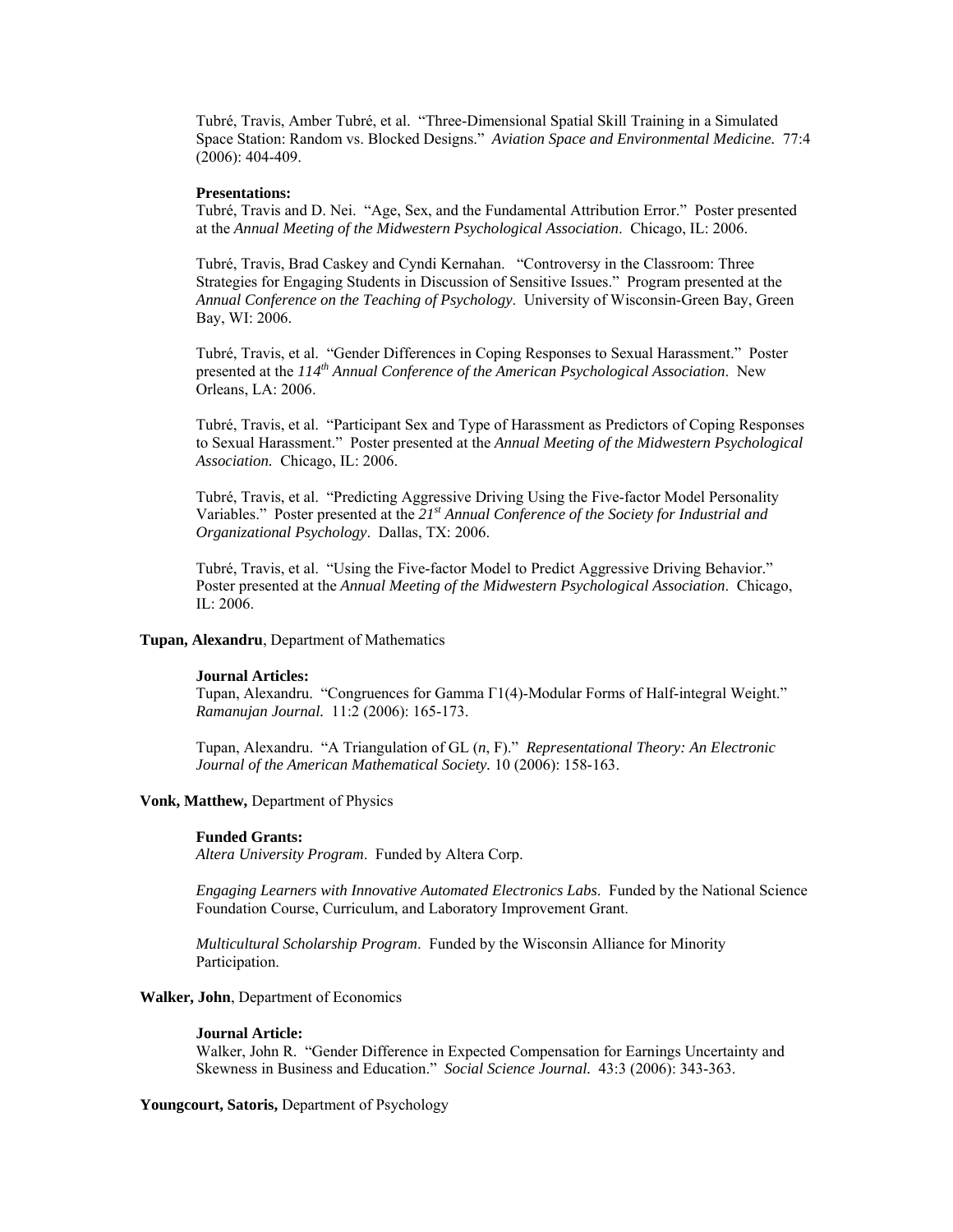#### **Journal Article:**

Youngcourt, Satoris, Stephanie C. Payne and Kristen M. Watrous. "Portrayals of F.W. Taylor Across Textbooks." *Journal of Management History.* 12:4 (2006): 385-407.

## *COLLEGE OF BUSINESS AND ECONOMICS*

**Benson, Joy**, Department of Business Administration

## **Journal Article:**

Benson, Joy and Sally Dresdow. "'Big Picture' Thinking as a Closure Course Design Strategy." *Journal of the Academy of Business Education.* 7 (2006): 1-21.

**DeWald, Steve**, Small Business Development Center

#### **Funded Grant:**

*UW-River Falls Small Business Development Center Operation*, 2006 and 2007. Funded by UW Extension.

**Kilic, Ozcan,** Department of Business Administration

#### **Academic Paper:**

Kilic, Ozcan and Darryl Miller. "An Analysis of Insurance Brand Marks." *Proceedings of the Atlantic Marketing Association*. Charleston, SC: Sept. 28, 2006.

**Miller, Darryl,** Department of Business Administration

## **Academic Papers:**

Miller, Darryl and Ozcan Kilic. "An Analysis of Insurance Brand Marks." *Proceedings of the Atlantic Marketing Association*. Charleston, SC: Sept. 28, 2006.

Miller, Darryl, Dan Ardelea and Michael Stoica. "Trends in the Romanian Advertising Industry: Positioning, Competition, and Selection." *Proceedings of the 12th International Conference on Industry, Engineering, and Management Systems*, 12: 416-424. Cocoa Beach, FL: March, 2006.

**Najafi, Hossein,** Department of Computer Science and Information Systems

#### **Journal Article:**

Najafi, Hossein and Reza Rahgozar. "Hedging Energy Price Risk Using Artificial Neural Networks." *Journal of the Academy of Finance*. 4:1 (2006): 180-189.

**Nemecek, Barbara**, Dean of the College of Business and Economics

#### **Funded Grant:**

*Xcel Entrepreneurship Conference*. Funded by Xcel Energy Corporation.

**Onken, Marina**, Department of Business Administration

#### **Funded Grant:**

*American Educators Study Tour*. Funded by CDS International.

## **Rahgozar, Reza,** Department of Business Administration

#### **Journal Articles:**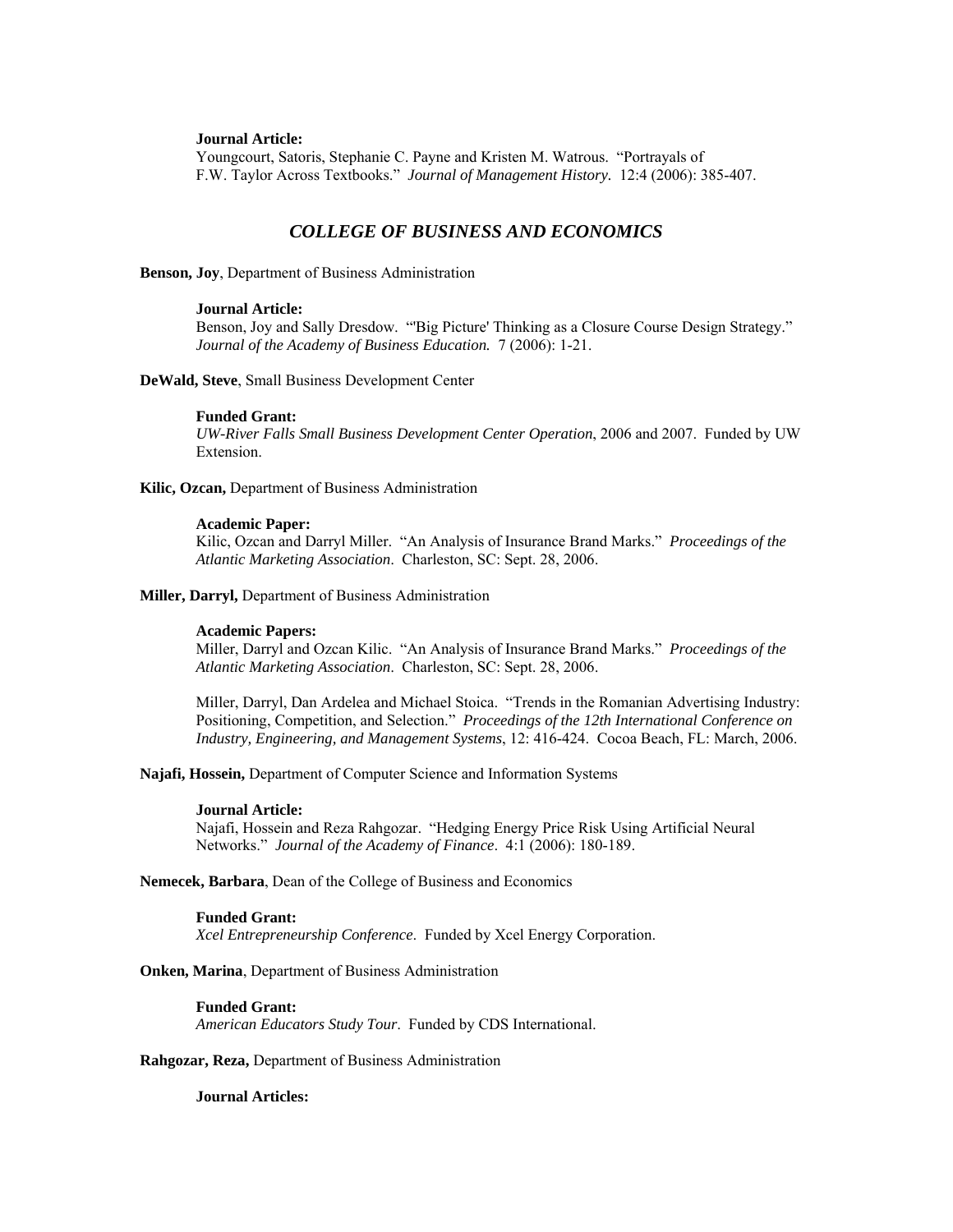Rahgozar, Reza and Hossein Najafi. "Hedging Energy Price Risk Using Artificial Neural Networks." *Journal of the Academy of Finance*. 4:1 (2006): 180-189.

Rahgozar, Reza. "Impact of Changes in the Financial Data, Interest Rates, and Market Conditions on the Stock Prices." *Journal of Business and Behavioral Sciences.* 14:1 (Fall 2006): 148-158.

#### **Rathburn, Jude**, Department of Business Administration

## **Funded Grant:**

(In collaboration with Lori Peterson.) *Start Up Grant Application for Orientation and Professional Development Curriculum at UWRF*. Funded by the University of Pittsburgh's Survival Skills and Ethics Program.

#### **Tabesh, Hamid,** Department of Economics

#### **Journal Article:**

Tabesh, Hamid. "Determinants of Choice of College Major: A Case Study." *Journal of Academy of Business and Economics.* 6:1 (2006): 174-182.

**Varghese, Anthony**, Department of Computer Science and Information Systems

#### **Funded Grant:**

*CIBER-India*. Funded by CIBER, University of Connecticut.

#### **Journal Articles:**

Varghese, Anthony, et al. "Endogenous Channels in HEK Cells and Potential Roles in HCN Ionic Current Measurements." *Progress in Biophysics and Molecular Biology.* 90 (2006): 26-37.

Varghese, Anthony, et al. "Stretch-Sensitive KCNQ1 Mutation: A Link Between Genetic and Environmental Factors in the Pathogenesis of Atrial Fibrillation?" *Journal of the American College of Cardiology.* 49 (2007): 578-586.

Varghese, Anthony, et al. "Temperature Dependence of Human Ether-a-go-go-Related Gene K+ Currents." *American Journal of Physiology – Cell Physiology*. 291:1 (2006): c165-c175.

## *COLLEGE OF EDUCATION AND PROFESSIONAL STUDIES*

### **Borup, Jennifer,** Department of Social Work

#### **Funded Grant:**

*Child Welfare Training Grants*. Funded by county contributions, Federal CAPTA and IV-E monies, and the WI Division of Children & Family Services.

**Campbell, William,** Office of Grants and Research

## **Academic Paper:**

Campbell, William, Timothy Lyden, et al. "The Evolution of Three Undergraduate Research Programs within the University of Wisconsin System." Presented at the *National Conference on Undergraduate Research.* Asheville, NC: Apr. 6-8, 2006.

**Culpepper, Dean O.,** Department of Health and Human Performance

### **Academic Papers:**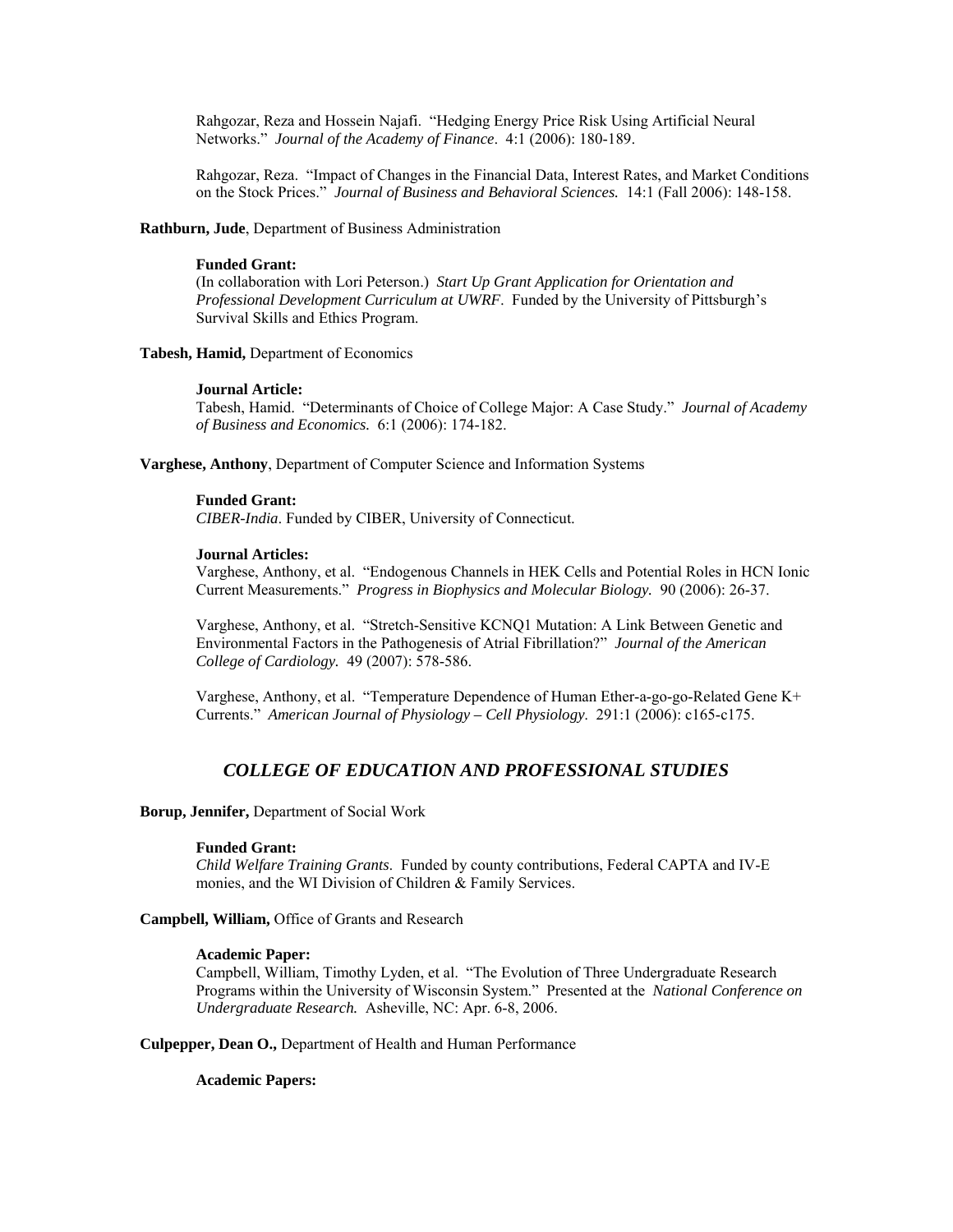Culpepper, Dean O. and Lorraine Killion. "Body Dissatisfaction in Young Adults: A Reversal Theory Perspective." *Research Quarterly for Exercise and Sport Supplement: Research Consortium Abstracts.* 77:1 (2006): A-76.

Culpepper, Dean O. and Lorraine Killion. "Overweight Status as a Determinant for Opposite Sex Body Type Preference in Minority High School Students." *Research Quarterly for Exercise and Sport Supplement*: *Research Consortium Abstracts*.77:1 (2006): A-78.

Culpepper, Dean O. and Lorraine Killion. "Physical Activity Levels, Body Satisfaction, Ideal Female Figure, and Overweight Status of Minority High School Students." *Research Quarterly for Exercise and Sport Supplement: Research Consortium Abstracts*. 77:1 (2006): A-79.

#### **Academic Poster:**

Culpepper, Dean O., Shana Henson and Lorraine Killion. "Perceived Body Image Among Collegiate Dancers: A Distorted Image?" *Texas Association of Health, Physical Education, Recreation, and Dance*. Fort Worth, TX: 2006.

#### **Dissertation:**

Culpepper, Dean O. *Mood State Depressed Individuals from a Reversal Theory Perspective.* Dissertation. University of Houston: 2006.

#### **Presentations:**

Culpepper, Dean O. and Lorraine Killion. "A Comparison of Body Image Perception for Female Competitive Dancers, Fitness Cohort, and Non-Dancers in a College Population." Presented at the *Association for the Advancement of Applied Sport Psychology*. Miami, FL: Sept. 27-30, 2006.

Culpepper, Dean O. and D. G. Pease. "Mood State Depression and RT Investigated Using EEG." *Instrumentation in RT*. Shreveport, LA: 2006.

Culpepper, Dean O., et al. "Personalizing Your Physical Education Classroom: Developing an Online Gym*." Wisconsin Association of Health, Physical Education, Recreation, and Dance*. Green Bay, WI: Oct 24-26, 2006.

Culpepper, Dean O., Betsy Barrett and Susan Tarr. "Transitioning from Traditional to Online Learning." *Wisconsin Association of Health, Physical Education, Recreation, and Dance.* Green Bay, WI: Oct. 24-26, 2006.

**Gillen, Mark C.,** Department of Counseling and School Psychology

#### **Academic Paper:**

Gillen, Mark C., Ed Chung and Ruth McKay. "Elder Care and the Pending Employee Shortage: Implications for Retail Productivity." In *Marketing: Southern Roots…Global Reach: Proceedings of the Atlantic Marketing Association Conference*. 22: 320-324. Statesboro, GA: 2006.

#### **Academic Posters:**

Gillen, Mark C. and Roy Hunter. "Beginning at the Beginning: How Qualitative Research will Guide Your Program Evaluations." Presented at the *Association for Experiential Education International Conference*. Minneapolis, MN: Nov. 1-5, 2006.

Gillen, Mark C. and Scott Woitaszewski. "Collaboration Between School Psychologists and School Counselors." Presented at the *Wisconsin School Psychologist Association Conference.* Wisconsin Rapids, WI: Feb. 2006.

Gillen, Mark C. "Collaboration Efforts between School Psychologists and School Counselors: Ideas for Addressing Diverse Needs." Presented at the *American Counseling Association National Conference.* Montreal, Canada: Apr. 1, 2006.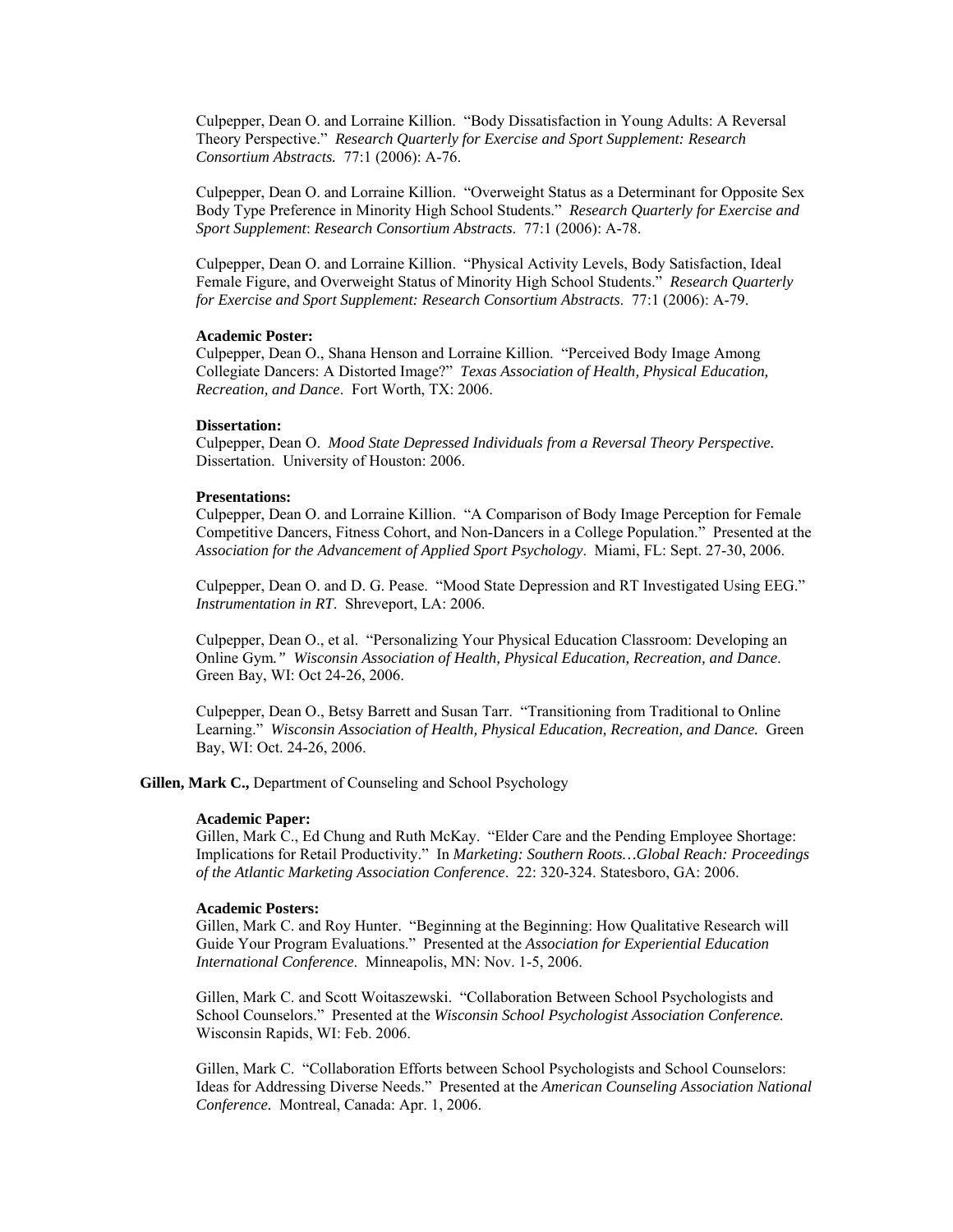Gillen, Mark C. "Gender is Not the Issue: 18 to 40 Year Old Care Providers for Aging Family Members." Presented at the *American Counseling Association National Conference*. Montreal, Canada: Apr. 2, 2006.

Gillen, Mark C. "An Interactive Discussion of Research on Aging and Development Across the Lifespan." Presented at the *American Counseling Association National Conference*. Montreal, Canada: Apr. 3, 2006.

Gillen, Mark C. and Clint Simic. "Supervision Practices in Adventure Therapy. Presented at the *Association for Experiential Education International Conference*. Minneapolis, MN: Nov. 1-5, 2006.

## **Journal Articles:**

Gillen, Mark C. and Rick S. Balkin. "Adventure Counseling as an Adjunct to Group Counseling in Hospital and Clinical Settings." *Journal for Specialists in Group Work*. 31:2 (2006): 153-164.

Gillen, Mark C. and Roy Hunter. "Alcohol as a Response to Stress in Older Adults: A Counseling Perspective." *Adultspan.* 5 (2006): 114-126.

Gillen, Mark C., Pam Guess and Scott Woitaszewski. "Implications for Collaboration: An Investigation with School Counselors and School Psychologists." *Journal of School Counseling*. 4:24 (2006).

**Halvorson, Jerry,** Department of Communicative Disorders

#### **Monographs:**

Halvorson, Jerry. *The Girl Who Meowed Like a Cat: One Child's Journey Through Selective Mutism*. Hager City, WI: Halvorson Farms of Wisconsin, 2006.

Halvorson, Jerry. *Progression-Regression Theory of Stuttering*. Hager City, WI: Halvorson Farms of Wisconsin, 2006.

**Manke, Mary,** Associate Dean of the College of Education and Professional Studies

#### **Funded Grants:**

*High Quality Professional Development at a Distance: Enhancing Teacher Quality and Student Learning Through New Content, Performance Assessment and Reading and Writing in the Content Area*. Funded by WI-Elementary and Secondary Education Act.

*K12 Learning through PK 16 Partnerships: A PK16 Model Academy*. Funded by UW-S PK-12 Initiative.

*Student Learning Through High Quality Content Instruction*. Funded by WI-Elementary and Secondary Education Act.

#### **Matthys, Minda,** C.H.I.L.D. Center

## **Funded Grant:**

*The C.H.I.L.D. Center*. Funded by the AnnMarie Foundation.

#### **Scheurman, Geoffrey,** Department of Teacher Education

**Guest Editor:**  *OAH Magazine of History*. 20:4 (July 2006).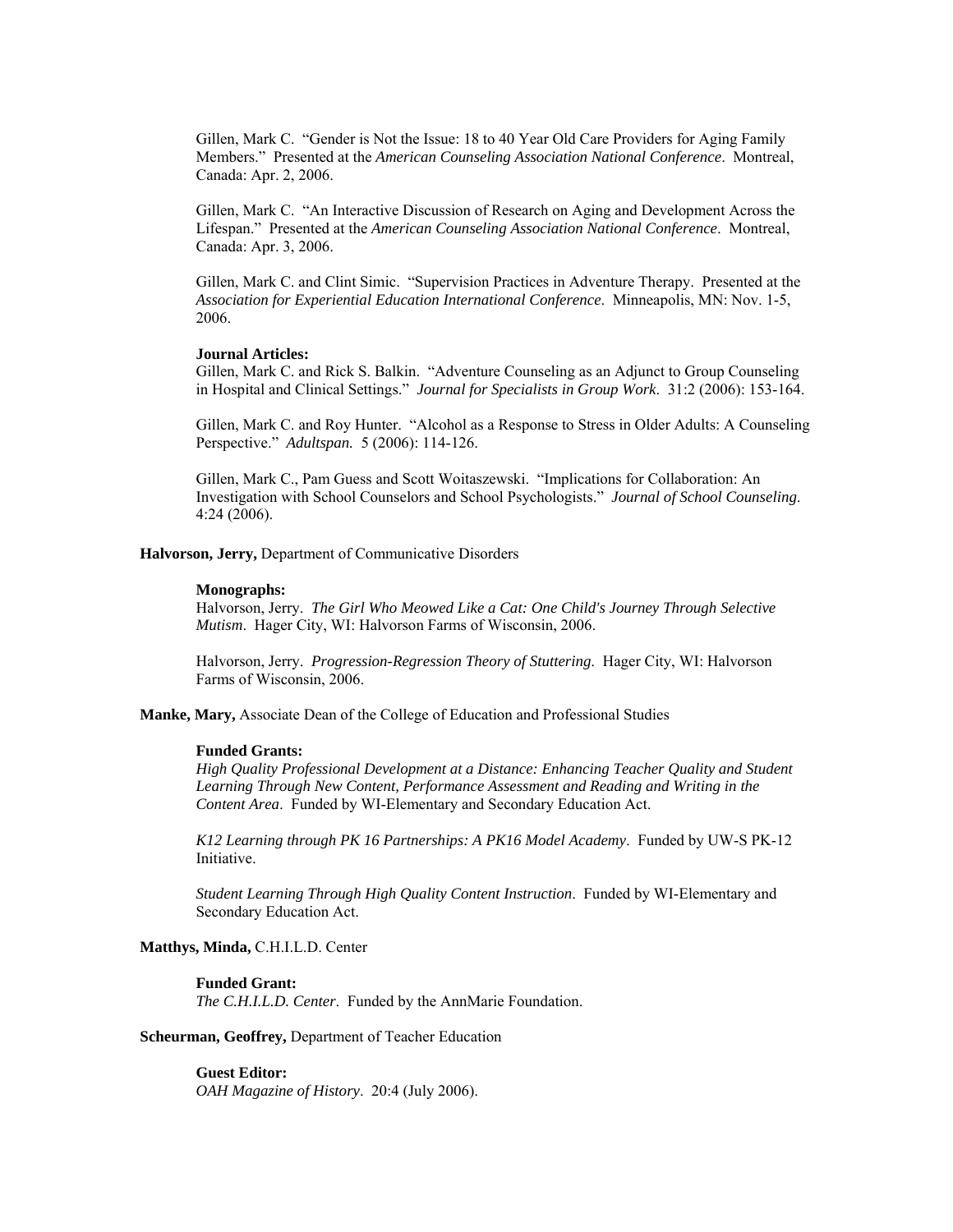## **Journal Articles:**

Scheurman, Geoffrey. "Still Searching for America: Conversations on National Identity." *OAH Magazine of History*. 20:4 (July 2006).

Scheurman, Geoffrey. "A 'Canon' for American Identity." *OAH Magazine of History.* 20:4 (July 2006).

Scheurman, Geoffrey. "America as Metaphor: Using Argument to Teach About American Identity." *OAH Magazine of History*. 20:4 (July 2006).

**Tarr, Susan,** Department of Health and Human Performance

#### **Presentation:**

Tarr, Susan, Betsy Barret and Dean O. Culpepper. "Transitioning from Traditional to Online Learning." *Wisconsin Association of Health, Physical Education, Recreation, and Dance.* Green Bay, WI: Oct. 24-26, 2006.

#### **Vega, Jose,** Department of Teacher Education

#### **Journal Article:**

Vega, Jose. "Cultural Pluralism and American Identity: A Response to Foner's Freedom and Hakim's Heroes." *OAH Magazine of History*. 20:4 (July 2006).

**Ward, Gayle,** Department of Teacher Education

## **Academic Poster:**

Ward, Gayle. "Using Thinking Skills and Inquiry to Support an Integrated Curriculum." *Shih Chien University.* Taipei, Taiwan: August 19, 2006.

#### **Funded Grant:**

(In collaboration with Mary Williams-Greene.) *Increasing Educational Opportunities for Early Childhood Teachers in the Greater St. Croix Valley.* Funded by the UW-System PK-16.

**Woitaszewski, Scott,** Department of Counseling and School Psychology

#### **Academic Poster:**

Woitaszewski, Scott and Mark C. Gillen. "Collaboration Between School Psychologists and School Counselors." Presented at the *Wisconsin School Psychologist Association Conference.* Wisconsin Rapids, WI: Feb. 2006.

#### **Journal Article:**

Woitaszewski, Scott, Mark C. Gillen and Pam Guess. "Implications for Collaboration: An Investigation with School Counselors and School Psychologists." *Journal of School Counseling*. 4:24 (2006).

## *ADMINISTRATIVE, ACADEMIC AND CLASSIFIED STAFF*

#### **Bredahl, Brenda K.**, Public Affairs

#### **Online Articles:**

Bredahl, Brenda K. "The Wright Place: A Trip to Taliesin." *Travelogues for the Wisconsin Department of Tourism.* http://www.travelwisconsin.com/article\_detail.aspx?articleid=190&menuid=12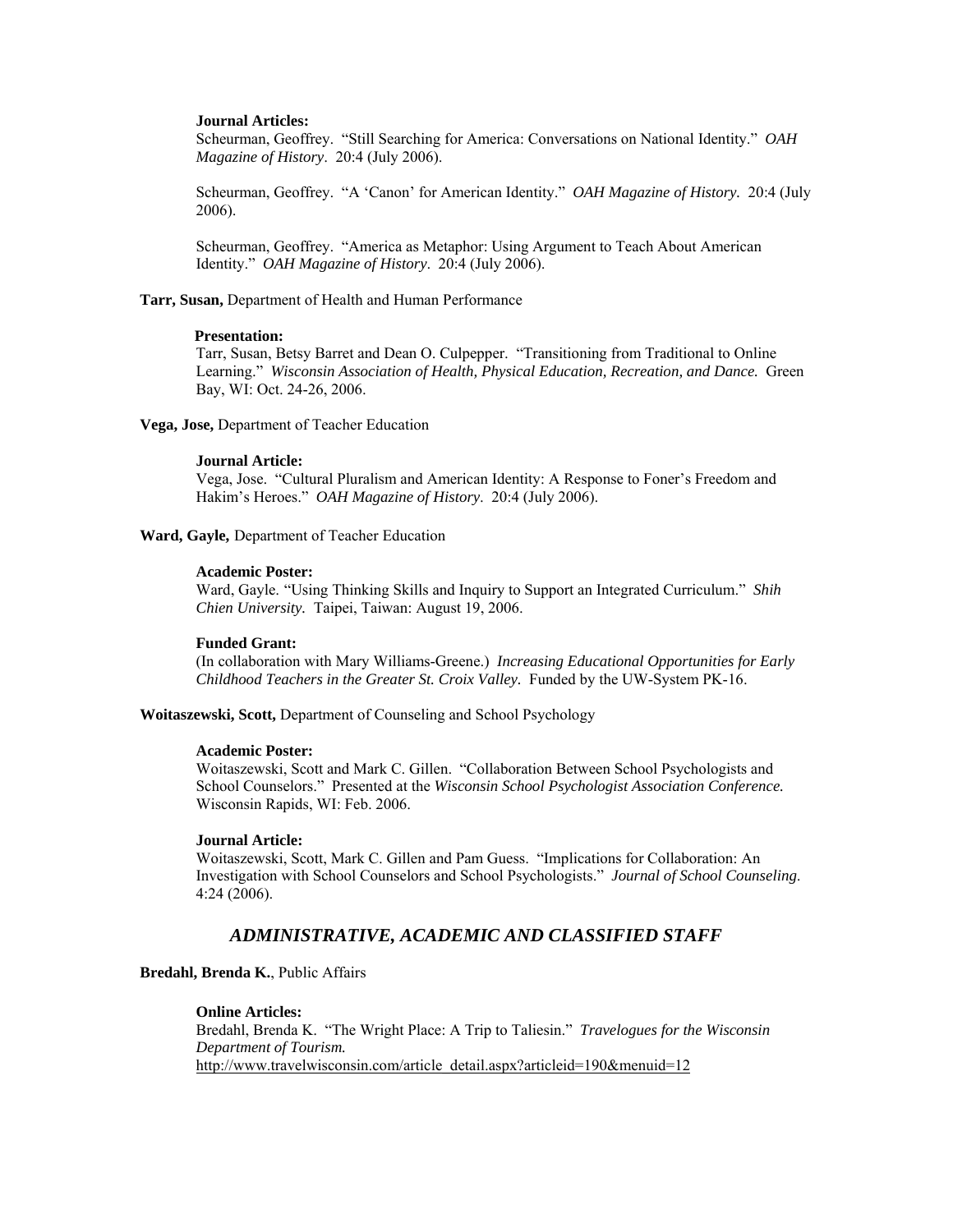Bredahl, Brenda K. "Savoring the Past: The Heyday of the Supper Club is Past but You Can Still Catch Something of the Flavor of this Wisconsin Tradition." *Travelogues for the Wisconsin Department of Tourism.* http://www.travelwisconsin.com/article\_detail.aspx?articleid=172&menuid=67

## **Campbell, William,** Office of Grants and Research

## **Academic Paper:**

Campbell, William, Timothy Lyden, et al. "The Evolution of Three Undergraduate Research Programs Within the University of Wisconsin System." Presented at the *National Conference on Undergraduate Research*. Asheville, NC: Apr. 6-8, 2006.

**Fry, Blake,** Special Assistant to the Chancellor

#### **Funded Grants:**

*Campus Reading Seminar on Racial/Ethnic Topics*. Funded by the UW-System Institute on Race & Ethnicity.

*Wisconsin K-16 AmericCorps Vista Service-Learning Project Host Site Application*. Funded by the Wisconsin Campus Compact.

**George, Phil,** Director of the Academic Success Center

#### **Funded Grant:**

*UWRF McNair Scholars Program*. Funded by the U.S. Department of Education TRIO Grant.

**Larsen, Katrina,** Office of Outreach and Graduate Studies

#### **Funded Grants:**

*Best Practices in Physical Education and Health West*. Funded by the WI Department of Public Instruction.

*Connecting to the River--St. Croix River Institute*. Funded by UW-Extension EDvantage Grant.

*Stronger Together: An Educational Partnership for the Changing Economy*. Funded by the United States Department of Education.

**Lloyd, Amy**, Academic Success Center

## **Funded Grant:**

*Midwest Campus Compact Citizen-Scholar Fellowship Program 2006-07 Continuation*. Funded by AmeriCorps Education Award Program.

**Moe, Jill,** Upward Bound Program

#### **Funded Grant:**

*UWRF Upward Bound*. Funded by U.S. Department of Education.

## **Reilly-Myklebust, Alice,** Director of Student Health Services

#### **Funded Grant:**

*Student Mental Health Issues at UWRF.* Funded by the Association of American Colleges and Universities.

**Tubré, Amber**, Office of Outreach and Graduate Studies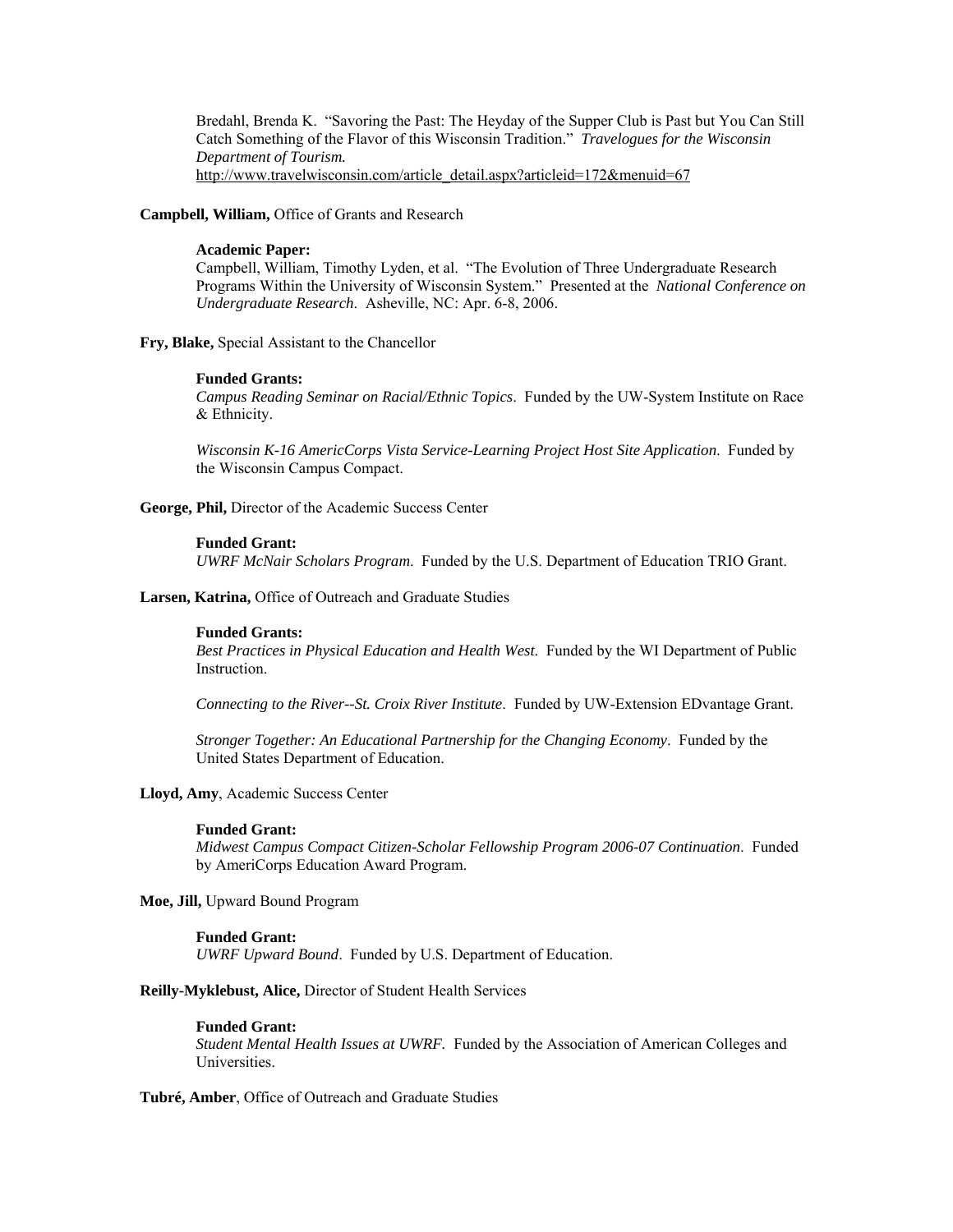## **Journal Article:**

Tubré, Amber, Travis Tubré, et al. "Three-Dimensional Spatial Skill Training in a Simulated Space Station: Random vs. Blocked Designs." *Aviation Space and Environmental Medicine.* 77:4 (2006): 404-409.

## **Grants Proposed in 2006 but Not Funded**

**Allen, Kris,** Office of Outreach and Graduate Studies *3M Internships, SCRI*. 3M Foundation.

**Ballantyne, Scott,** Department of Biology

*Poly(A) Binding Protein Partners in Xenopus Laevis Embryos.* NIH AREA.

**Brown, Terry,** Dean of the College of Arts & Sciences *Art as Agent of Social Change: Wing Young Huie's America.* WI Humanities Council.

**Butler, Bob,** Department of Agricultural Engineering Technology (In Collaboration with Kerry Keen and Nate Splett*.) Milking Center Wastewater Treatment and Recycling*. EPA.

**Cain, Kelly,** Department of Agricultural Economics (In Collaboration with Amanda Stenjem.) *Web-based Sustainable Community Resources For the Citizens and Students of River Falls.* WI Environmental Education Board.

**Carlson, Steve,** Department of Plant and Earth Science *Advancing Agriculture: A Partnership to Recruit and Retain Students For Our Future.* USDA Challenge Grant Program.

**Cosgrove, Dennis,** Department of Plant and Earth Science *Wisconsin Grazing Schools*. DATCP Grazing Lands Conservation Initiative.

**Ellis, Sandy**, Department of Journalism *Forum Communication Grant.* Forum Communications.

*Broadcast Journalism Class Needs.* Xcel Energy.

**Fry, Blake,** Special Assistant to the Chancellor *Multicultural Student Programming Center Student Staff*. UW-System Institute on Race & Ethnicity.

**Hiney, Kristina,** Department of Animal and Food Science *UWRF Horse Science Institute International Outreach Program.* American Quarter Horse Association.

**Jacobson, Linda,** Office of Outreach and Graduate Studies *Arts in our World.* NEA.

**Johnson, Douglas,** Office of Outreach and Graduate Studies *Collaborative Investigation of Student Learning in Courses Using D2L*: *A Model of the UW-System.* UW-System OPID.

**Keen, Kerry,** Department of Plant and Earth Science (In Collaboration with Bob Butler and Nate Splett.) *Milking Center Wastewater Treatment and Recycling.* EPA.